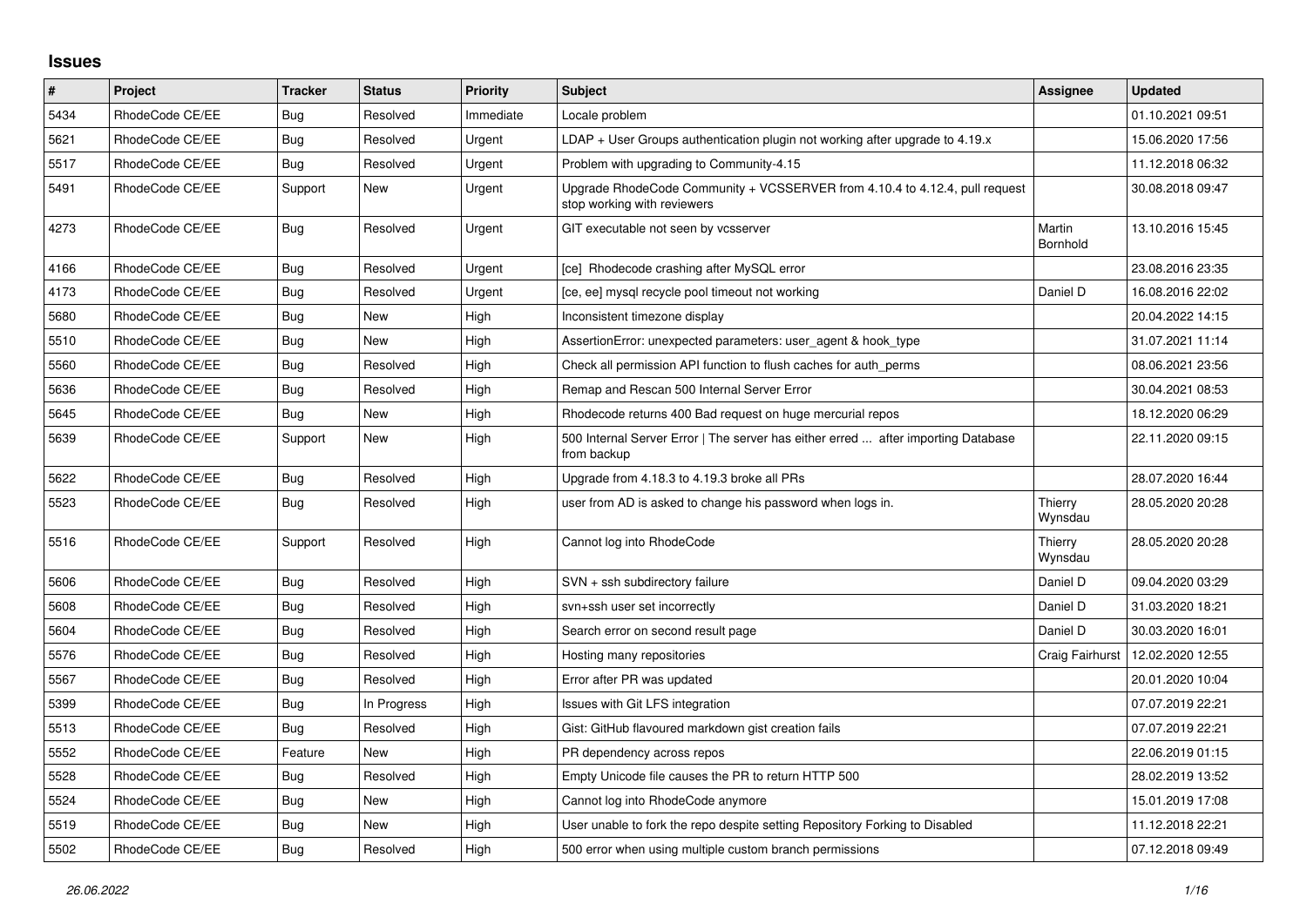| $\sharp$ | Project           | <b>Tracker</b> | <b>Status</b> | <b>Priority</b> | <b>Subject</b>                                                                                                     | Assignee                     | <b>Updated</b>   |
|----------|-------------------|----------------|---------------|-----------------|--------------------------------------------------------------------------------------------------------------------|------------------------------|------------------|
| 5489     | RhodeCode CE/EE   | Bug            | Resolved      | High            | grant_user_permission_to_repo_group API call fails to set permissions on child<br>repos                            |                              | 11.07.2018 09:57 |
| 3364     | RhodeCode CE/EE   | Support        | <b>New</b>    | High            | Allow Specifying the Commit Message for Pull Request Merges                                                        |                              | 17.04.2018 21:51 |
| 5391     | RhodeCode CE/EE   | Task           | Resolved      | High            | Secure Email change                                                                                                |                              | 17.04.2018 21:50 |
| 5414     | RhodeCode CE/EE   | Bug            | <b>New</b>    | High            | When Opening New Pull Request, Target Revision Default Is Undesireable                                             |                              | 11.04.2018 23:20 |
| 5436     | RhodeCode CE/EE   | Bug            | Resolved      | High            | Unable To Open Pull Request in 4.11.2                                                                              |                              | 14.02.2018 11:14 |
| 5433     | RhodeCode CE/EE   | Bug            | Resolved      | High            | RhodeCode Community 4.11 doesn't handle HG largefiles extension                                                    |                              | 01.02.2018 20:08 |
| 5289     | RhodeCode CE/EE   | Feature        | New           | High            | Ability to Upload/Replace a file using the UI                                                                      |                              | 22.09.2017 10:29 |
| 4235     | RhodeCode CE/EE   | Task           | Resolved      | High            | Support GIT LFS server                                                                                             |                              | 23.03.2017 17:24 |
| 4677     | RhodeCode CE/EE   | Support        | Resolved      | High            | API get_repo_refs not working?                                                                                     |                              | 19.12.2016 11:46 |
| 4304     | RhodeCode CE/EE   | Bug            | Resolved      | High            | Search: Internal Server Error                                                                                      |                              | 26.11.2016 16:26 |
| 4251     | RhodeCode CE/EE   | Task           | Feedback      | High            | [customer] Pull request with subrepos                                                                              | Martin<br>Bornhold           | 10.11.2016 17:52 |
| 4268     | RhodeCode CE/EE   | Bug            | Resolved      | High            | [ee] default reviewers from changed lines is returning wrong values                                                | Daniel D                     | 06.10.2016 14:35 |
| 4243     | RhodeCode CE/EE   | Support        | Resolved      | High            | Gist visibility update?                                                                                            | Martin<br>Bornhold           | 27.09.2016 06:40 |
| 4233     | RhodeCode CE/EE   | Bug            | Resolved      | High            | slack, git push problem                                                                                            | Daniel D                     | 26.09.2016 11:56 |
| 4206     | RhodeCode CE/EE   | Bug            | Resolved      | High            | Error creating SVN groups                                                                                          |                              | 15.09.2016 13:24 |
| 4199     | RhodeCode CE/EE   | Bug            | Resolved      | High            | investigate: ongoing SSL problems when switching to 4.X from 3.X                                                   | Johannes<br>Bornhold         | 15.09.2016 13:14 |
| 4223     | RhodeCode CE/EE   | Bug            | Resolved      | High            | [git, tags] annotated tags not appearing in UI                                                                     | Daniel D                     | 12.09.2016 06:12 |
| 4213     | RhodeCode CE/EE   | Feature        | New           | High            | Embed PostgreSQL database                                                                                          | Marcin<br>Kuzminski<br>[CTO] | 03.09.2016 23:45 |
| 4184     | RhodeCode CE/EE   | Bug            | Resolved      | High            | fix content INT overflow bug                                                                                       | Marcin<br>Kuzminski<br>[CTO] | 23.08.2016 10:31 |
| 4116     | RhodeCode CE/EE   | <b>Bug</b>     | <b>New</b>    | High            | [ee] Starting EE or running paster commands like setup-rhodecode does not work<br>without setting LC_ALL properly. |                              | 18.08.2016 21:03 |
| 317      | Documentation     | Feature        | New           | High            | Styling                                                                                                            | <b>Brian Butler</b>          | 07.07.2016 10:10 |
| 3372     | RhodeCode CE/EE   | Bug            | In Progress   | High            | [Idap, groups] Customer gets an empty list of groups                                                               | Mikhail<br>Chernykh          | 08.06.2016 11:32 |
| 4211     | RhodeCode CE/EE   | Feature        | Resolved      | Normal          | [ce, ee] increase webhook flexibility                                                                              | Marcin<br>Kuzminski<br>[CTO] | 20.06.2022 10:55 |
| 5662     | RhodeCode CE/EE   | Bug            | New           | Normal          | Full text search not working due to crash in whoosh                                                                |                              | 07.06.2022 08:31 |
| 5501     | RhodeCode Control | Bug            | New           | Normal          | rccontrol throwing rccontrol.lib.exceptions.SupervisorFailedToStart                                                |                              | 19.05.2022 19:32 |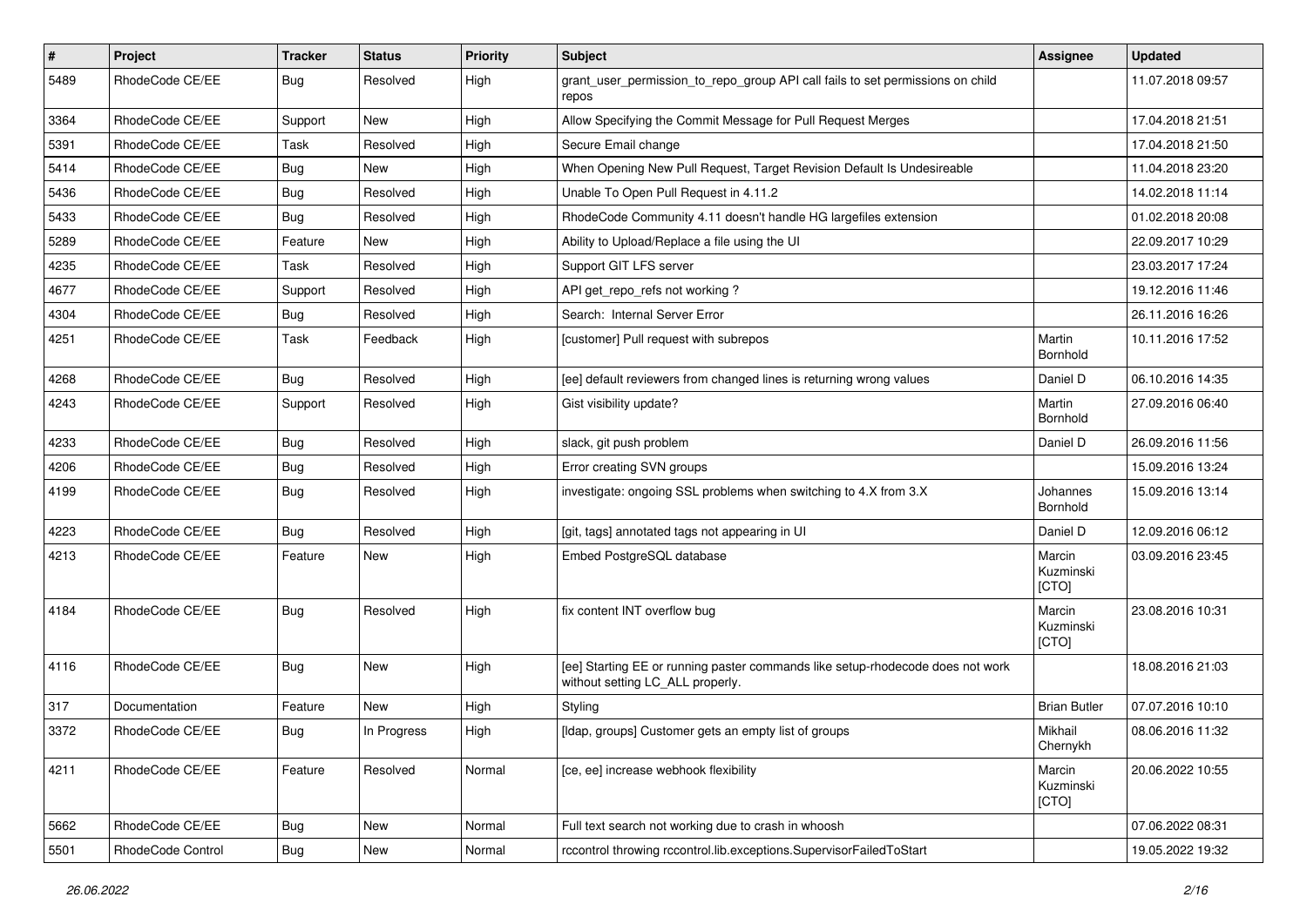| $\#$ | Project         | Tracker    | <b>Status</b> | <b>Priority</b> | <b>Subject</b>                                                                                                                       | Assignee                     | <b>Updated</b>   |
|------|-----------------|------------|---------------|-----------------|--------------------------------------------------------------------------------------------------------------------------------------|------------------------------|------------------|
| 5628 | Documentation   | Bug        | New           | Normal          | Problems with SSH Connection docs                                                                                                    |                              | 06.05.2022 21:14 |
| 5679 | RhodeCode CE/EE | <b>Bug</b> | <b>New</b>    | Normal          | Data directory continues to grow until it fills disk partition                                                                       |                              | 25.04.2022 11:42 |
| 5677 | RhodeCode CE/EE | Support    | New           | Normal          | PR cross merge                                                                                                                       |                              | 28.01.2022 16:59 |
| 5672 | RhodeCode CE/EE | Bug        | New           | Normal          | Unable to browse git repository folders with # in names                                                                              |                              | 16.12.2021 18:13 |
| 5670 | RhodeCode CE/EE | <b>Bug</b> | <b>New</b>    | Normal          | Repo-level administrators can usurp owner of repoistory                                                                              |                              | 01.12.2021 16:18 |
| 5611 | RhodeCode CE/EE | Feature    | Resolved      | Normal          | Add information "is the pull request up to date?" in the PR page                                                                     |                              | 03.10.2021 23:24 |
| 5610 | RhodeCode CE/EE | <b>Bug</b> | Resolved      | Normal          | Files navigation looses the at= <name> marker</name>                                                                                 | Daniel D                     | 03.10.2021 23:23 |
| 5669 | RhodeCode CE/EE | <b>Bug</b> | Resolved      | Normal          | Mercurial commit messages doesn't show cyrillic symbols                                                                              |                              | 01.10.2021 10:39 |
| 5664 | RhodeCode CE/EE | Bug        | New           | Normal          | Regression: When assigning permissions, cannot see own group in auto-complete<br>without special conditions                          |                              | 29.07.2021 10:49 |
| 5655 | RhodeCode CE/EE | <b>Bug</b> | Resolved      | Normal          | New public gist's id is always auto generated                                                                                        |                              | 01.07.2021 12:06 |
| 5656 | RhodeCode CE/EE | <b>Bug</b> | Resolved      | Normal          | Error for branch permission page                                                                                                     |                              | 30.04.2021 08:53 |
| 5652 | RhodeCode CE/EE | <b>Bug</b> | Resolved      | Normal          | Pull Requests: when title and descriptions contains character [] {} and () index out of<br>bound when attempting to comment/approve. |                              | 30.04.2021 08:53 |
| 5651 | RhodeCode CE/EE | Bug        | Resolved      | Normal          | Pull requests can get stuck if the diff is too large (it was created by mistake but we<br>can't open it to delete it)                |                              | 30.04.2021 08:53 |
| 5642 | RhodeCode CE/EE | Feature    | Resolved      | Normal          | pull request version column in commit list                                                                                           |                              | 30.04.2021 08:53 |
| 5657 | RhodeCode CE/EE | <b>Bug</b> | New           | Normal          | Error in maintenance page                                                                                                            |                              | 30.03.2021 15:09 |
| 4090 | RhodeCode CE/EE | <b>Bug</b> | Resolved      | Normal          | test ticket                                                                                                                          |                              | 09.03.2021 20:39 |
| 5654 | RhodeCode CE/EE | Bug        | New           | Normal          | Comment formatting broken when containing $@$ in a code block                                                                        |                              | 24.02.2021 12:10 |
| 5653 | RhodeCode CE/EE | Feature    | <b>New</b>    | Normal          | Extend SSH clone to support cloning by repo id.                                                                                      | Marcin<br>Kuzminski<br>[CTO] | 17.02.2021 12:58 |
| 5638 | RhodeCode CE/EE | Feature    | New           | Normal          | Add "Copy full url path" button                                                                                                      |                              | 05.02.2021 20:23 |
| 5600 | RhodeCode CE/EE | Feature    | New           | Normal          | Change default repository landing page                                                                                               |                              | 27.01.2021 01:04 |
| 5649 | RhodeCode CE/EE | <b>Bug</b> | New           | Normal          | test-file-upload                                                                                                                     |                              | 17.12.2020 23:08 |
| 5644 | RhodeCode CE/EE | Bug        | New           | Normal          | PR inks to comments not working if files are collapsed                                                                               |                              | 02.12.2020 10:42 |
| 5635 | RhodeCode CE/EE | Feature    | Resolved      | Normal          | Remember column sorted by of the "Pull Requests You Participate In" table                                                            |                              | 30.11.2020 22:30 |
| 5641 | RhodeCode CE/EE | Feature    | New           | Normal          | "Add draft" / (x) button usability                                                                                                   |                              | 30.11.2020 20:53 |
| 5637 | RhodeCode CE/EE | Feature    | New           | Normal          | Clone URL templates - add per repository/namespace                                                                                   |                              | 29.10.2020 09:38 |
| 5633 | RhodeCode CE/EE | Bug        | Resolved      | Normal          | Moderately large pull requests fail because inefficient use of reviewer_data_json<br>column in pull_requests table                   |                              | 12.10.2020 23:13 |
| 4183 | RhodeCode CE/EE | Feature    | Resolved      | Normal          | Different roles for PR reviewers                                                                                                     | Daniel D                     | 12.10.2020 23:13 |
| 5634 | RhodeCode CE/EE | Bug        | Resolved      | Normal          | Quick Search Toolbar bugs out if pull request contains unicode double quote<br>character "                                           |                              | 12.10.2020 23:13 |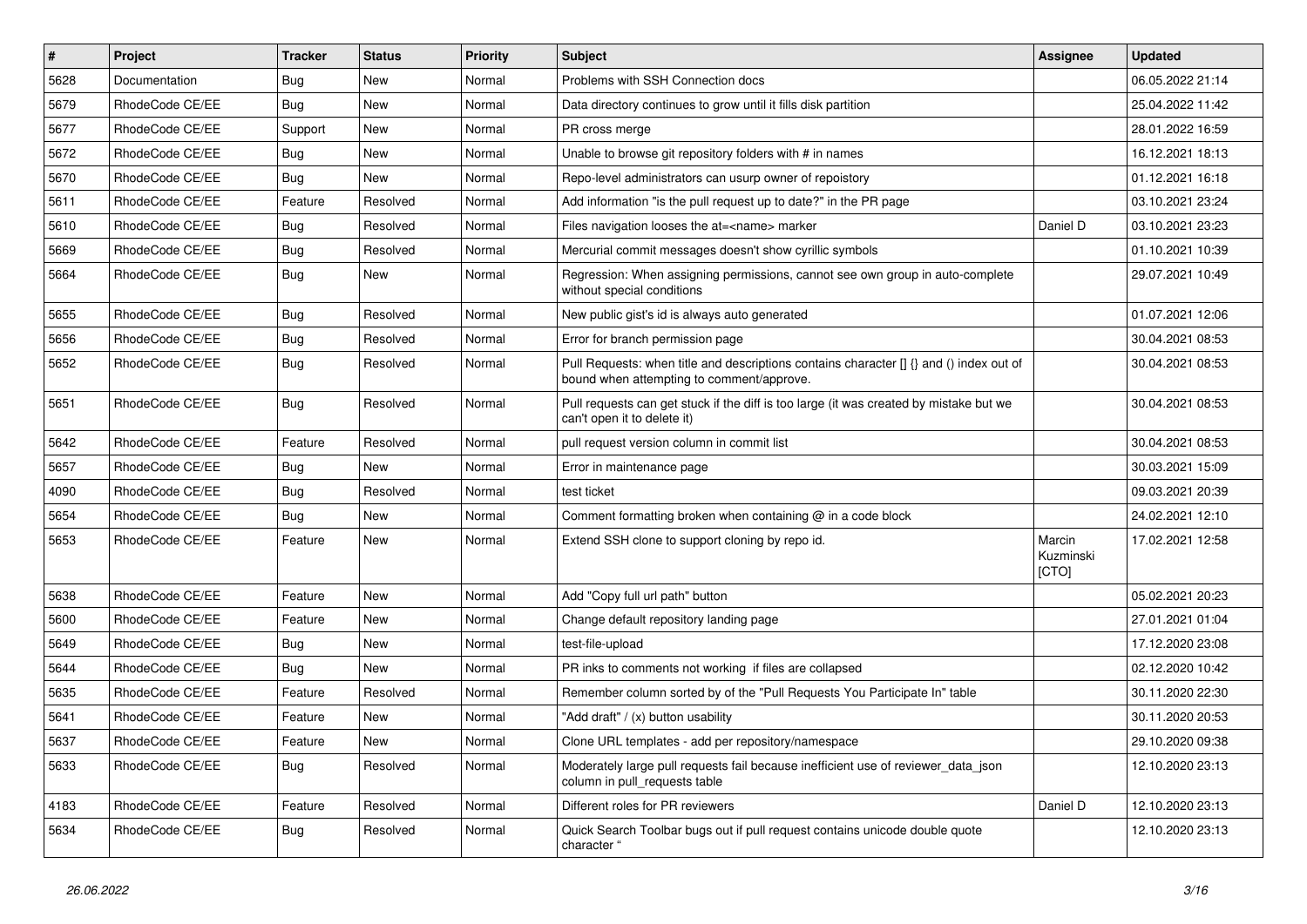| $\vert$ # | Project         | Tracker    | <b>Status</b> | <b>Priority</b> | <b>Subject</b>                                                                                           | <b>Assignee</b> | <b>Updated</b>   |
|-----------|-----------------|------------|---------------|-----------------|----------------------------------------------------------------------------------------------------------|-----------------|------------------|
| 5632      | RhodeCode CE/EE | <b>Bug</b> | New           | Normal          | Missing Parent Folder for Personal Repo lacks proper handling                                            |                 | 03.08.2020 07:56 |
| 5631      | RhodeCode CE/EE | Feature    | New           | Normal          | Change target of PR                                                                                      |                 | 31.07.2020 17:05 |
| 5574      | RhodeCode CE/EE | Feature    | Resolved      | Normal          | hg: Information for external hooks                                                                       |                 | 30.07.2020 15:40 |
| 5623      | RhodeCode CE/EE | <b>Bug</b> | Resolved      | Normal          | Credentials for remote repository URL leaking in Repository Header                                       |                 | 22.07.2020 00:47 |
| 5630      | RhodeCode CE/EE | <b>Bug</b> | New           | Normal          | Inline comments do not follow the line of code                                                           |                 | 21.07.2020 11:25 |
| 5629      | RhodeCode CE/EE | <b>Bug</b> | New           | Normal          | Diff truncated on small files                                                                            |                 | 21.07.2020 08:58 |
| 5531      | RhodeCode Tools | Bug        | New           | Normal          | rhodecode-index: default cli opts overwrite given mapping file                                           |                 | 17.07.2020 17:36 |
| 5627      | Documentation   | <b>Bug</b> | New           | Normal          | Immediate re-run of rhodecode-index throws warnings on some repos (and suggests<br>rebuild from scratch) |                 | 02.07.2020 19:41 |
| 5626      | RhodeCode CE/EE | <b>Bug</b> | <b>New</b>    | Normal          | Whoosh full-text indexing is fully indexing all repos, not recognizing forks                             |                 | 02.07.2020 19:24 |
| 5625      | Documentation   | Bug        | New           | Normal          | Feedback on RhodeCode Full-text search docs                                                              |                 | 02.07.2020 19:22 |
| 5624      | RhodeCode CE/EE | <b>Bug</b> | New           | Normal          | Timeout when trying to test SMTP email configuration                                                     |                 | 01.07.2020 20:01 |
| 5620      | RhodeCode CE/EE | <b>Bug</b> | Resolved      | Normal          | Regression of mail rendering in Thunderbird                                                              |                 | 15.06.2020 16:45 |
| 5619      | RhodeCode CE/EE | <b>Bug</b> | Resolved      | Normal          | Setting Landing Commit to SVN Trunk results in Files tab hitting a 404                                   |                 | 04.06.2020 23:51 |
| 5601      | RhodeCode CE/EE | Feature    | Resolved      | Normal          | Default navigation should be by branch name not commit id                                                |                 | 04.06.2020 23:51 |
| 5590      | RhodeCode CE/EE | <b>Bug</b> | New           | Normal          | Pull Request creation takes 2 minutes                                                                    |                 | 28.05.2020 20:48 |
| 5555      | RhodeCode CE/EE | <b>Bug</b> | Resolved      | Normal          | Making Repository Public does not update the Default User Permissions                                    |                 | 28.05.2020 20:26 |
| 5594      | RhodeCode CE/EE | Bug        | Resolved      | Normal          | Credentials in Repository Settings for Pull requests are exposed                                         |                 | 28.05.2020 20:25 |
| 5618      | RhodeCode CE/EE | Support    | <b>New</b>    | Normal          | Getting HTTP 502 Bad Gateway when trying to push (or clone) on a slow network                            |                 | 27.05.2020 21:56 |
| 5561      | RhodeCode CE/EE | Bug        | Resolved      | Normal          | PR diff doesn't update when target changes                                                               |                 | 21.05.2020 11:53 |
| 5617      | RhodeCode CE/EE | Feature    | <b>New</b>    | Normal          | Allow PRs to non-head bookmarks                                                                          |                 | 20.05.2020 12:25 |
| 5615      | RhodeCode CE/EE | Feature    | Resolved      | Normal          | Misleading message in PR diff view "File was deleted in this version"                                    | Daniel D        | 23.04.2020 17:40 |
| 5614      | RhodeCode CE/EE | Feature    | Resolved      | Normal          | Show context function name in hg diffs                                                                   |                 | 23.04.2020 13:43 |
| 5583      | RhodeCode CE/EE | Feature    | Resolved      | Normal          | rcextensions hook for pull request comment                                                               |                 | 23.04.2020 13:42 |
| 5596      | RhodeCode CE/EE | <b>Bug</b> | Resolved      | Normal          | Pull Request duplicated after description edit                                                           |                 | 14.04.2020 13:28 |
| 5599      | RhodeCode CE/EE | <b>Bug</b> | Resolved      | Normal          | SVN navigation to trunk fails                                                                            | Daniel D        | 04.04.2020 11:21 |
| 5609      | RhodeCode CE/EE | Support    | Resolved      | Normal          | Change git diff algorithm                                                                                |                 | 31.03.2020 22:08 |
| 5605      | RhodeCode CE/EE | <b>Bug</b> | Resolved      | Normal          | Cannot set subversion compatibility to 1.10                                                              |                 | 30.03.2020 17:27 |
| 5602      | RhodeCode CE/EE | Feature    | Resolved      | Normal          | Copy full path only copies partial                                                                       | Daniel D        | 30.03.2020 16:04 |
| 5603      | RhodeCode CE/EE | Feature    | Resolved      | Normal          | Code search - highlight matching search terms                                                            |                 | 30.03.2020 11:16 |
| 5585      | RhodeCode CE/EE | Feature    | Resolved      | Normal          | Minimize downtime on rccontrol upgrade                                                                   |                 | 27.03.2020 09:45 |
| 5595      | RhodeCode CE/EE | Feature    | New           | Normal          | Group code review mail notification                                                                      |                 | 03.03.2020 10:17 |
| 3981      | RhodeCode CE/EE | Feature    | Resolved      | Normal          | Add cloud hosting like Gitlab, GitHub                                                                    |                 | 02.03.2020 09:14 |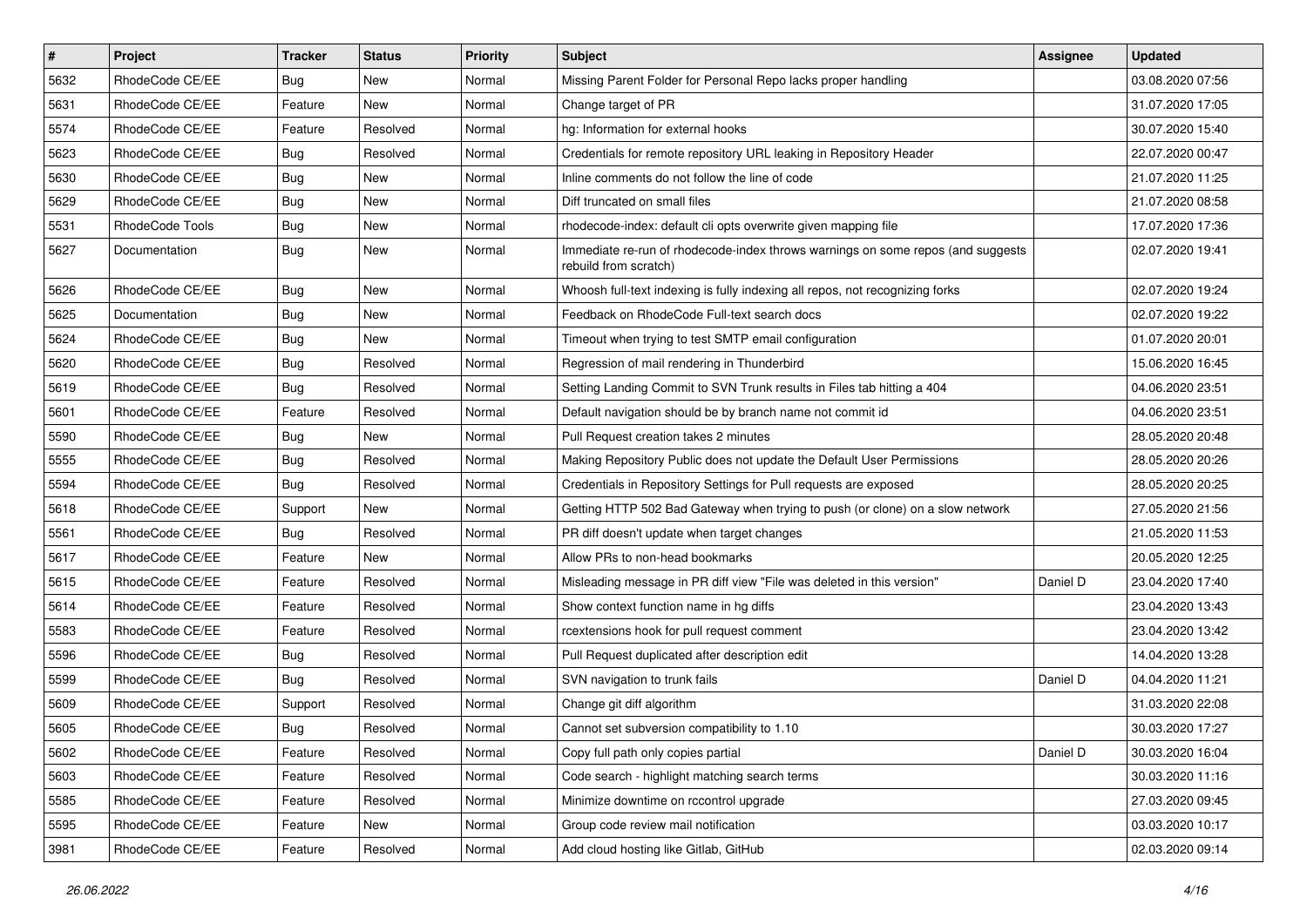| #    | Project           | <b>Tracker</b> | <b>Status</b> | <b>Priority</b> | Subject                                                                                                           | <b>Assignee</b>    | <b>Updated</b>                    |
|------|-------------------|----------------|---------------|-----------------|-------------------------------------------------------------------------------------------------------------------|--------------------|-----------------------------------|
| 5593 | RhodeCode CE/EE   | Support        | New           | Normal          | <b>SSH</b> connections                                                                                            |                    | 17.02.2020 16:18                  |
| 5591 | Documentation     | Support        | <b>New</b>    | Normal          | documentation typo                                                                                                |                    | 04.02.2020 19:43                  |
| 5587 | RhodeCode CE/EE   | Bug            | Resolved      | Normal          | Broken metatags in 4.18.1                                                                                         | Marcin Lulek       | 29.01.2020 11:46                  |
| 5586 | RhodeCode CE/EE   | Feature        | <b>New</b>    | Normal          | @mention should be a link                                                                                         |                    | 29.01.2020 11:46                  |
| 5581 | RhodeCode CE/EE   | Feature        | Resolved      | Normal          | expose `send_email` option in the HTTP API, for `comment_commit` and<br>`comment pull request`                    | Daniel D           | 29.01.2020 11:46                  |
| 5588 | RhodeCode CE/EE   | <b>Bug</b>     | <b>New</b>    | Normal          | wrong rendering of issue tracker pattern                                                                          |                    | 29.01.2020 11:24                  |
| 5584 | RhodeCode CE/EE   | Feature        | New           | Normal          | "update pull request link" message on vcs client                                                                  |                    | 23.01.2020 10:32                  |
| 5229 | RhodeCode CE/EE   | Task           | Resolved      | Normal          | add support for https://clipboardjs.com/                                                                          |                    | 21.01.2020 02:19                  |
| 5469 | RhodeCode CE/EE   | Feature        | Resolved      | Normal          | elastisearch > 2.x not supported ?                                                                                |                    | 21.01.2020 02:19                  |
| 5518 | RhodeCode CE/EE   | Bug            | Resolved      | Normal          | Zero-sized files in /rhodecode/config/rcextensions/examples                                                       |                    | 21.01.2020 02:18                  |
| 5368 | RhodeCode CE/EE   | Feature        | Resolved      | Normal          | Mercurial: Close branch before merging it                                                                         |                    | Mathieu Cantin   21.01.2020 02:11 |
| 5272 | RhodeCode CE/EE   | Feature        | Resolved      | Normal          | Pull Request checklist                                                                                            |                    | 21.01.2020 02:09                  |
| 5554 | RhodeCode CE/EE   | Support        | Resolved      | Normal          | How to increase number of commits shown in pagination on dashboard and<br>changelog                               |                    | 21.01.2020 02:08                  |
| 5569 | RhodeCode CE/EE   | Bug            | Resolved      | Normal          | SshWrapper error                                                                                                  |                    | 21.01.2020 02:02                  |
| 5579 | RhodeCode CE/EE   | Bug            | Resolved      | Normal          | JS bug when a commit message can be parsed as a number                                                            | Daniel D           | 20.01.2020 10:04                  |
| 5573 | RhodeCode CE/EE   | Bug            | Resolved      | Normal          | Wrong notification Base Url for Email-Integrations                                                                |                    | 16.01.2020 08:53                  |
| 5582 | RhodeCode Control | Feature        | New           | Normal          | Add the version number of a PR in the HTTP API                                                                    |                    | 15.01.2020 10:45                  |
| 5556 | RhodeCode CE/EE   | Bug            | <b>New</b>    | Normal          | After upgrade RhodeCode Enterprise, pull request via API adds repo owner as<br>default reviewer                   |                    | 01.01.2020 13:09                  |
| 5200 | RhodeCode CE/EE   | Task           | <b>New</b>    | Normal          | investigate search improvements                                                                                   |                    | 16.12.2019 16:04                  |
| 5541 | RhodeCode CE/EE   | Support        | <b>New</b>    | Normal          | <b>SVN Settings: Repository Patterns</b>                                                                          |                    | 16.12.2019 15:35                  |
| 5557 | RhodeCode CE/EE   | Bug            | Resolved      | Normal          | Consider removing slashes from the RSS feed names                                                                 |                    | 31.10.2019 19:54                  |
| 5571 | RhodeCode CE/EE   | Bug            | Resolved      | Normal          | redmine does not work with firefox any more                                                                       |                    | 25.10.2019 12:38                  |
| 5570 | RhodeCode CE/EE   | Bug            | <b>New</b>    | Normal          | Remap repositories always fail in RhodeCode community                                                             |                    | 04.10.2019 14:50                  |
| 5507 | RhodeCode CE/EE   | Bug            | Resolved      | Normal          | Markdown rendering needs improvement                                                                              |                    | 15.08.2019 15:40                  |
| 5553 | RhodeCode CE/EE   | Bug            | New           | Normal          | Exceptions Tracker - Exception ID: 140095575901360 after upgrade to the lastes<br>version                         | Thierry<br>Wynsdau | 10.07.2019 10:33                  |
| 5548 | RhodeCode CE/EE   | Feature        | New           | Normal          | Initial Search API                                                                                                |                    | Peter Colledge   07.07.2019 22:21 |
| 5559 | RhodeCode CE/EE   | Bug            | New           | Normal          | Timezone handling issue on repos list                                                                             |                    | 07.07.2019 22:19                  |
| 5551 | Documentation     | <b>Bug</b>     | New           | Normal          | Mention LargeFile and LFS in the Backup page                                                                      |                    | 21.04.2019 20:58                  |
| 5550 | RhodeCode CE/EE   | Bug            | New           | Normal          | 500 Internal Server Error   The server has either erred or is incapable of performing<br>the requested operation. |                    | 18.04.2019 17:12                  |
| 5395 | RhodeCode CE/EE   | Support        | Resolved      | Normal          | Svn protocols and performance                                                                                     |                    | 04.04.2019 18:08                  |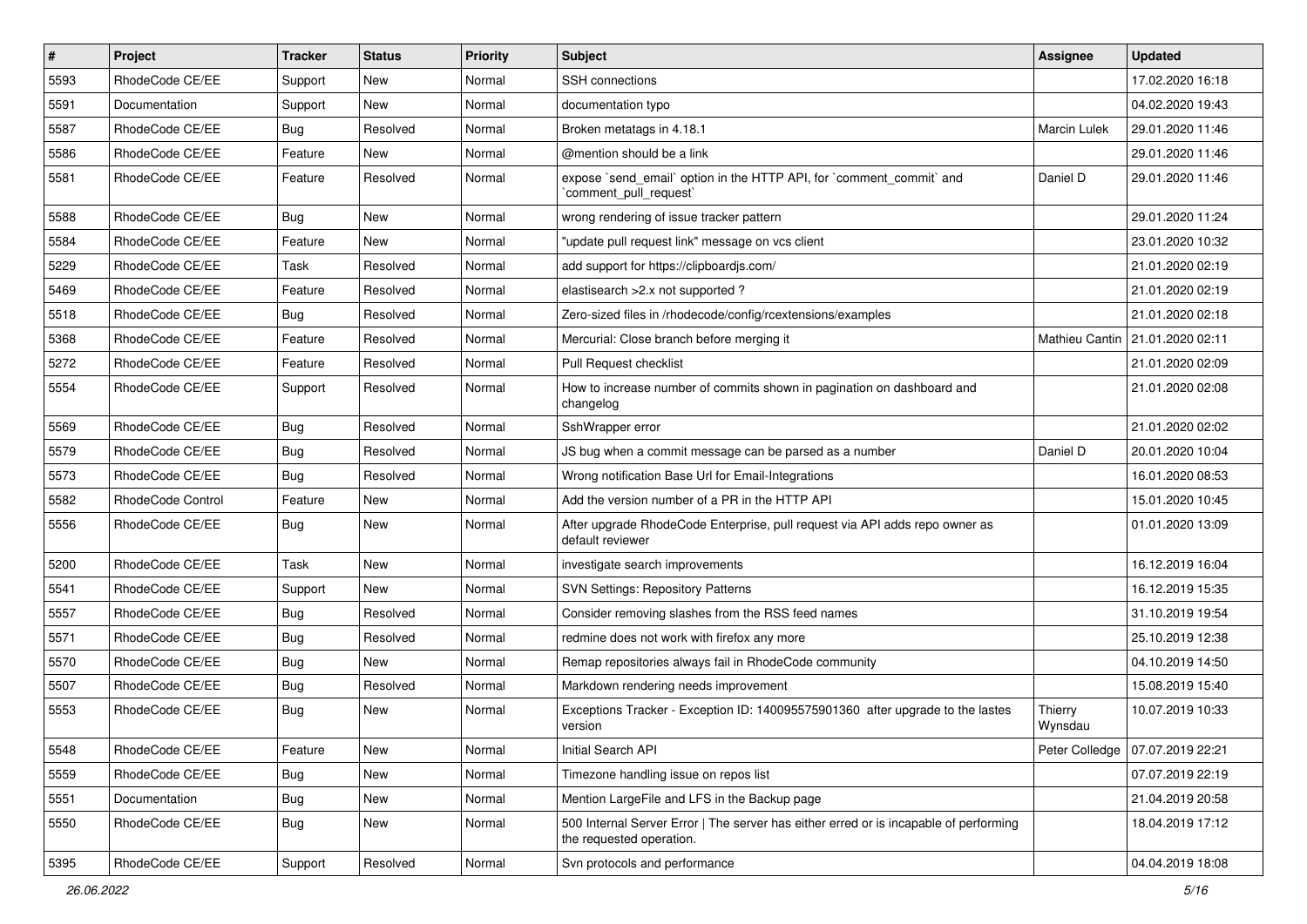| $\pmb{\#}$ | Project           | <b>Tracker</b> | <b>Status</b> | Priority | Subject                                                                                                                           | Assignee | <b>Updated</b>   |
|------------|-------------------|----------------|---------------|----------|-----------------------------------------------------------------------------------------------------------------------------------|----------|------------------|
| 5494       | RhodeCode CE/EE   | <b>Bug</b>     | New           | Normal   | rccontrol's python package management causes slow VCS SSH                                                                         |          | 02.04.2019 11:56 |
| 5546       | RhodeCode CE/EE   | Support        | Resolved      | Normal   | experiments with mercurial 4.9                                                                                                    |          | 26.03.2019 09:23 |
| 5547       | RhodeCode CE/EE   | Bug            | New           | Normal   | UI not consistent between Firefox and Chrome                                                                                      |          | 01.03.2019 23:35 |
| 5537       | RhodeCode CE/EE   | Task           | Resolved      | Normal   | Add owner to create pull request API                                                                                              |          | 28.02.2019 13:52 |
| 5490       | RhodeCode CE/EE   | Bug            | Resolved      | Normal   | Changes to repo group permissions via API are not audit logged                                                                    |          | 28.02.2019 13:52 |
| 5520       | RhodeCode CE/EE   | Feature        | Resolved      | Normal   | Show the head commits shas when the merge is prevented due to multiple heads                                                      |          | 28.02.2019 13:52 |
| 5521       | RhodeCode CE/EE   | Bug            | Resolved      | Normal   | Proxing SVN http requests does not work when using prefix for rhodecode.                                                          |          | 28.02.2019 13:52 |
| 5515       | RhodeCode CE/EE   | Bug            | Resolved      | Normal   | PR default reviewer is incorrect                                                                                                  |          | 28.02.2019 13:52 |
| 5545       | RhodeCode CE/EE   | Bug            | <b>New</b>    | Normal   | Merge commit to contain the username/reponame of the origin                                                                       |          | 28.02.2019 13:46 |
| 5544       | RhodeCode CE/EE   | Support        | Resolved      | Normal   | Use of authentication token with LDAP account results in account lockout when max<br>bad password attempts are configured in LDAP |          | 27.02.2019 10:09 |
| 5543       | RhodeCode CE/EE   | Feature        | New           | Normal   | Repo API should have equivalent get_repo_audit_logs() to User API call<br>get user audit logs()                                   |          | 26.02.2019 12:22 |
| 5540       | RhodeCode CE/EE   | Bug            | <b>New</b>    | Normal   | Rhode Code 4.15.2 VCS Caching(?) behaviour                                                                                        |          | 25.02.2019 17:01 |
| 5538       | RhodeCode CE/EE   | Bug            | New           | Normal   | internal server error (UnicodeDecodeError) during rhodecode-index request                                                         |          | 20.02.2019 14:43 |
| 5534       | RhodeCode Control | Feature        | New           | Normal   | extract/preload subcommand                                                                                                        |          | 14.02.2019 14:45 |
| 5533       | RhodeCode Control | Feature        | In Progress   | Normal   | Support busybox tar                                                                                                               |          | 09.02.2019 22:09 |
| 5535       | RhodeCode Control | Bug            | New           | Normal   | improper rollback on upgrade failure                                                                                              |          | 09.02.2019 21:12 |
| 5530       | RhodeCode CE/EE   | Bug            | Resolved      | Normal   | Email integration has incorrect url                                                                                               |          | 09.02.2019 10:33 |
| 5529       | Documentation     | Support        | New           | Normal   | Documentation does not detail watched repositories                                                                                |          | 07.02.2019 00:16 |
| 5527       | RhodeCode CE/EE   | Support        | <b>New</b>    | Normal   | API: expose human readable failure reason                                                                                         |          | 30.01.2019 17:43 |
| 5505       | RhodeCode CE/EE   | Bug            | Resolved      | Normal   | Notification emails from RhodeCode is garbled in Outlook 2016 web client                                                          |          | 07.12.2018 09:49 |
| 5509       | RhodeCode CE/EE   | Bug            | <b>New</b>    | Normal   | Remove `limportant attributes` from UI elements                                                                                   |          | 07.12.2018 07:40 |
| 5511       | RhodeCode CE/EE   | Feature        | New           | Normal   | New feature to synchronize the fork with the remote repo from the summary page                                                    |          | 13.11.2018 01:23 |
| 5512       | RhodeCode CE/EE   | Bug            | New           | Normal   | Show commit phase in summary view                                                                                                 |          | 09.11.2018 21:37 |
| 5503       | RhodeCode CE/EE   | Support        | <b>New</b>    | Normal   | failed to upgrade to 4.13.3                                                                                                       |          | 06.11.2018 18:28 |
| 5482       | RhodeCode CE/EE   | Bug            | Resolved      | Normal   | Changing a repo's 'Remote pull uri' in its Settings fails with 'No repo type specified'                                           |          | 31.10.2018 08:37 |
| 5297       | RhodeCode CE/EE   | Bug            | Resolved      | Normal   | Locale fails on a SuSE system                                                                                                     |          | 31.10.2018 08:36 |
| 5304       | RhodeCode CE/EE   | <b>Bug</b>     | Resolved      | Normal   | Email template not correct                                                                                                        |          | 31.10.2018 08:36 |
| 5506       | RhodeCode CE/EE   | <b>Bug</b>     | <b>New</b>    | Normal   | Web UI fonts are not looking good and is difficult to read for people with low vision                                             |          | 26.10.2018 09:38 |
| 5504       | RhodeCode CE/EE   | Feature        | New           | Normal   | Buttons to copy commit hash and to expand the commit message in the repo<br>summary view                                          |          | 26.10.2018 00:59 |
| 5500       | RhodeCode CE/EE   | Bug            | New           | Normal   | How to enable/set "RC_SKIP_HOOKS" to disable svn hooks?                                                                           |          | 02.10.2018 07:45 |
| 5499       | RhodeCode CE/EE   | Support        | New           | Normal   | ERROR [celery.worker.consumer.consumer] consumer: Cannot connect                                                                  |          | 11.09.2018 08:39 |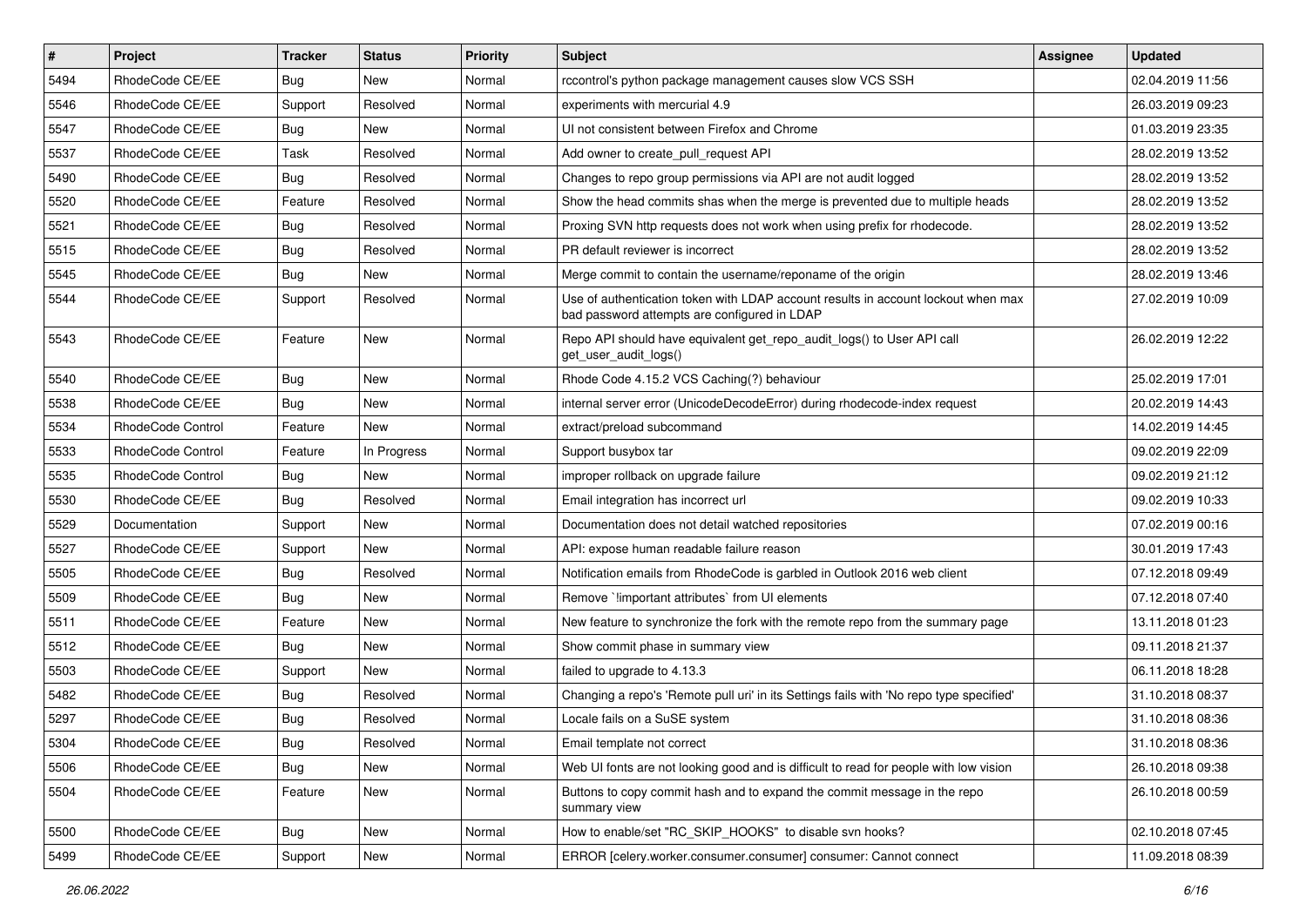| $\pmb{\#}$ | Project         | <b>Tracker</b> | <b>Status</b> | Priority | Subject                                                                         | Assignee                       | <b>Updated</b>   |
|------------|-----------------|----------------|---------------|----------|---------------------------------------------------------------------------------|--------------------------------|------------------|
| 5495       | RhodeCode CE/EE | Support        | New           | Normal   | Idap to crowd users_groups sync source                                          |                                | 10.09.2018 22:09 |
| 5497       | RhodeCode CE/EE | Support        | <b>New</b>    | Normal   | hg push hangs                                                                   |                                | 30.08.2018 22:15 |
| 4044       | RhodeCode CE/EE | Feature        | Resolved      | Normal   | <b>Branch permissions</b>                                                       |                                | 30.08.2018 09:48 |
| 5468       | RhodeCode CE/EE | Support        | <b>New</b>    | Normal   | Check logic for updating last commit for repository groups                      |                                | 30.08.2018 09:47 |
| 5461       | RhodeCode CE/EE | <b>Bug</b>     | Resolved      | Normal   | Changes to user group permissions via API are not audit logged                  |                                | 30.08.2018 09:47 |
| 5496       | RhodeCode CE/EE | Support        | <b>New</b>    | Normal   | database migration 4.11.6 mysql to 4.12.4 postgres                              |                                | 27.08.2018 21:17 |
| 5492       | RhodeCode CE/EE | <b>Bug</b>     | <b>New</b>    | Normal   | VCSServer + SVN 1.10                                                            |                                | 26.07.2018 15:01 |
| 5450       | RhodeCode Tools | <b>Bug</b>     | <b>New</b>    | Normal   | rhodecode-api get_license_info no longer works                                  |                                | 17.07.2018 15:01 |
| 5462       | RhodeCode CE/EE | Bug            | New           | Normal   | create_repo api fails with celery enabled                                       |                                | 10.07.2018 17:49 |
| 5484       | RhodeCode CE/EE | Support        | <b>New</b>    | Normal   | Setting up ssh, remote hg not found                                             |                                | 06.07.2018 23:41 |
| 5187       | RhodeCode CE/EE | Feature        | Resolved      | Normal   | changelog dynamic loading of commits                                            |                                | 12.06.2018 12:31 |
| 4089       | RhodeCode CE/EE | Bug            | Resolved      | Normal   | svn repository does not exist                                                   |                                | 12.06.2018 12:29 |
| 5475       | RhodeCode CE/EE | Bug            | New           | Normal   | Unable to locate user in OpenLDAP directory via Idaps                           |                                | 08.06.2018 20:06 |
| 5471       | RhodeCode CE/EE | Bug            | New           | Normal   | Webhook integration failing: need more than 3 values to unpack                  |                                | 01.06.2018 02:26 |
| 5444       | RhodeCode CE/EE | Bug            | Resolved      | Normal   | Error while creating a pull request on a Mercurial repository                   |                                | 17.04.2018 22:29 |
| 4074       | RhodeCode CE/EE | Feature        | <b>New</b>    | Normal   | Edit review comment                                                             | <b>Bartłomiej</b><br>Wołyńczyk | 17.04.2018 21:51 |
| 5270       | RhodeCode CE/EE | Task           | New           | Normal   | Comments updates                                                                | <b>Bartłomiej</b><br>Wołyńczyk | 17.04.2018 21:51 |
| 4290       | RhodeCode CE/EE | Task           | New           | Normal   | Allow to transplant the review status to merged commits                         |                                | 17.04.2018 21:50 |
| 4109       | RhodeCode CE/EE | Bug            | New           | Normal   | [files] The "switch to commit" widget is broken after using browser back button |                                | 17.04.2018 21:50 |
| 4045       | RhodeCode CE/EE | Task           | New           | Normal   | File permissions                                                                |                                | 17.04.2018 21:49 |
| 4120       | RhodeCode CE/EE | Task           | <b>New</b>    | Normal   | [ce] replace get repo nodes api                                                 | Daniel D                       | 17.04.2018 21:49 |
| 5457       | RhodeCode CE/EE | Bug            | Resolved      | Normal   | Internal server error on full-text search settings page with Elasticsearch      |                                | 16.04.2018 09:08 |
| 5371       | RhodeCode CE/EE | Bug            | New           | Normal   | Comment times in Pull Requests are off by 1 day                                 |                                | 10.04.2018 15:11 |
| 5412       | RhodeCode CE/EE | <b>Bug</b>     | Resolved      | Normal   | Webhook for "pullrequest commented" event returns incomplete data               |                                | 27.02.2018 18:00 |
| 5326       | RhodeCode CE/EE | Task           | Resolved      | Normal   | Public usergroup profile                                                        | <b>Bartłomiej</b><br>Wołyńczyk | 22.02.2018 15:44 |
| 2844       | RhodeCode CE/EE | Task           | New           | Normal   | Update Bcrypt to a maintained version                                           |                                | 17.02.2018 20:37 |
| 5386       | RhodeCode CE/EE | Task           | Resolved      | Normal   | Increase security for Email Change                                              | Marcin<br>Kuzminski<br>[CTO]   | 17.02.2018 17:29 |
| 4246       | RhodeCode CE/EE | Task           | <b>New</b>    | Normal   | [ce, ee, vcs, git] add tests for annotated git tags                             | Daniel D                       | 13.02.2018 18:03 |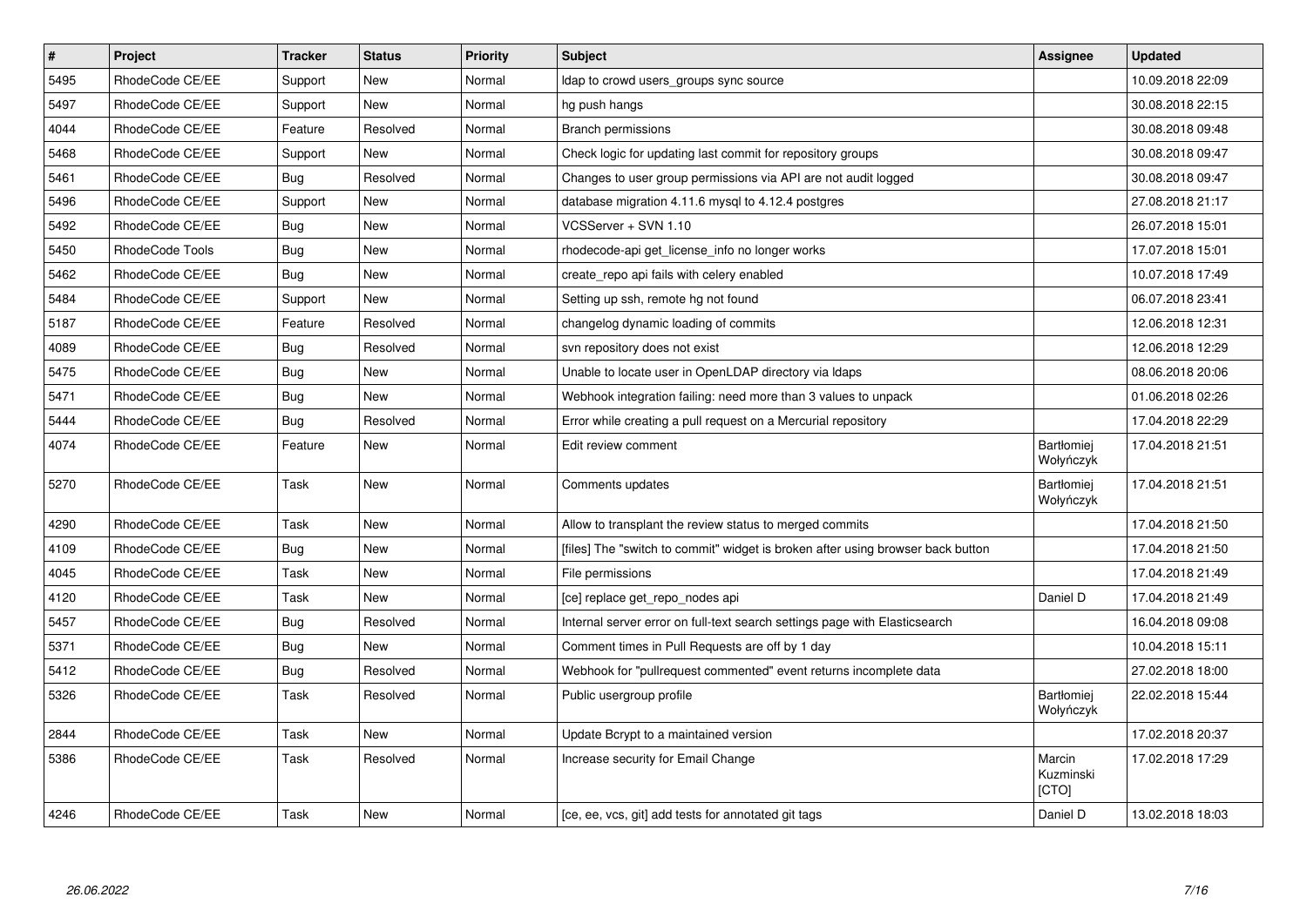| #    | Project         | <b>Tracker</b> | <b>Status</b> | <b>Priority</b> | Subject                                                                                                                                                                              | Assignee                     | <b>Updated</b>   |
|------|-----------------|----------------|---------------|-----------------|--------------------------------------------------------------------------------------------------------------------------------------------------------------------------------------|------------------------------|------------------|
| 5410 | RhodeCode CE/EE | Bug            | New           | Normal          | After converting to CE, we get the following error when trying to view some repos in<br>the UI: "UnicodeDecodeError: 'ascii' codec can't decode byte" (full error in<br>Description) |                              | 25.01.2018 20:45 |
| 5423 | Documentation   | Support        | Resolved      | Normal          | API-Documentation for Method "create_repo_group" faulty                                                                                                                              |                              | 22.01.2018 16:23 |
| 5202 | RhodeCode CE/EE | Task           | Resolved      | Normal          | run git gc and git repack on GIT repos when we have a scheduler via celery in<br>pyramid                                                                                             |                              | 04.12.2017 20:49 |
| 5406 | RhodeCode CE/EE | Bug            | <b>New</b>    | Normal          | <b>Installer Fails</b>                                                                                                                                                               |                              | 01.12.2017 11:52 |
| 5405 | RhodeCode CE/EE | Bug            | <b>New</b>    | Normal          | Add repository from UI leads to HTTP/404                                                                                                                                             |                              | 28.11.2017 11:39 |
| 5404 | RhodeCode CE/EE | Task           | <b>New</b>    | Normal          | Add an option to detach review rules when deleting an user                                                                                                                           |                              | 22.11.2017 11:23 |
| 4000 | RhodeCode CE/EE | Feature        | <b>New</b>    | Normal          | Make compare more functional                                                                                                                                                         | Marcin<br>Kuzminski<br>[CTO] | 18.11.2017 19:11 |
| 4169 | RhodeCode CE/EE | Task           | Resolved      | Normal          | re-architecture celery support                                                                                                                                                       |                              | 17.11.2017 19:21 |
| 5400 | RhodeCode CE/EE | Task           | New           | Normal          | User group - subgroup support                                                                                                                                                        |                              | 06.11.2017 22:00 |
| 5316 | RhodeCode CE/EE | Feature        | In Progress   | Normal          | UI should provide checkout URL for a SVN path                                                                                                                                        |                              | 06.11.2017 21:59 |
| 5396 | RhodeCode CE/EE | Feature        | Resolved      | Normal          | Merge state with shadow repo should be created during pull request                                                                                                                   |                              | 12.10.2017 21:57 |
| 5394 | RhodeCode CE/EE | Support        | New           | Normal          | SVN to Git / Mercurial Migration                                                                                                                                                     |                              | 03.10.2017 09:29 |
| 4197 | RhodeCode CE/EE | Task           | <b>New</b>    | Normal          | [ce, ee] get list of users with their permissions to a repository                                                                                                                    | Daniel D                     | 22.09.2017 10:30 |
| 4051 | RhodeCode CE/EE | Task           | New           | Normal          | [ux, renderering] Consistent formatting on text fields.                                                                                                                              |                              | 22.09.2017 10:27 |
| 1457 | RhodeCode CE/EE | Feature        | <b>New</b>    | Normal          | add allow permissions inheritance on repo groups                                                                                                                                     |                              | 22.09.2017 10:27 |
| 4299 | RhodeCode CE/EE | Task           | <b>New</b>    | Normal          | TEMPLATE repo groups                                                                                                                                                                 |                              | 22.09.2017 10:26 |
| 4193 | RhodeCode CE/EE | Feature        | In Progress   | Normal          | Improve Filter Functionality in the Change Log                                                                                                                                       | Marcin<br>Kuzminski<br>[CTO] | 22.09.2017 10:25 |
| 5203 | RhodeCode CE/EE | Task           | Resolved      | Normal          | optimise large repos speed                                                                                                                                                           |                              | 08.09.2017 16:10 |
| 5380 | RhodeCode CE/EE | Bug            | Resolved      | Normal          | repo commits pageintion error                                                                                                                                                        |                              | 06.09.2017 19:16 |
| 5381 | RhodeCode CE/EE | Bug            | Resolved      | Normal          | Email integration changeset links invalid                                                                                                                                            |                              | 06.09.2017 12:29 |
| 5382 | RhodeCode CE/EE | Feature        | New           | Normal          | Support for repository aliases                                                                                                                                                       | Marcin<br>Kuzminski<br>[CTO] | 04.09.2017 15:17 |
| 5379 | RhodeCode CE/EE | Bug            | Resolved      | Normal          | Journal RSS feed errors                                                                                                                                                              |                              | 01.09.2017 16:40 |
| 5343 | RhodeCode CE/EE | Task           | Resolved      | Normal          | SSH key management and SSH support                                                                                                                                                   |                              | 18.08.2017 23:50 |
| 5376 | RhodeCode CE/EE | <b>Bug</b>     | Resolved      | Normal          | error: pretxnchangegroup.acl hook failed: acl: user "" denied on branch "default"                                                                                                    |                              | 16.08.2017 19:45 |
| 5375 | RhodeCode CE/EE | Support        | Resolved      | Normal          | How do I configure "Go to" to just search repository names?                                                                                                                          |                              | 16.08.2017 18:00 |
| 5337 | RhodeCode CE/EE | <b>Bug</b>     | Resolved      | Normal          | Possible memory leak after few Git Pull Requests                                                                                                                                     |                              | 08.08.2017 13:08 |
| 4288 | RhodeCode CE/EE | Task           | Resolved      | Normal          | [ce, ee] unify controllers that use diffs                                                                                                                                            | Daniel D                     | 02.08.2017 11:41 |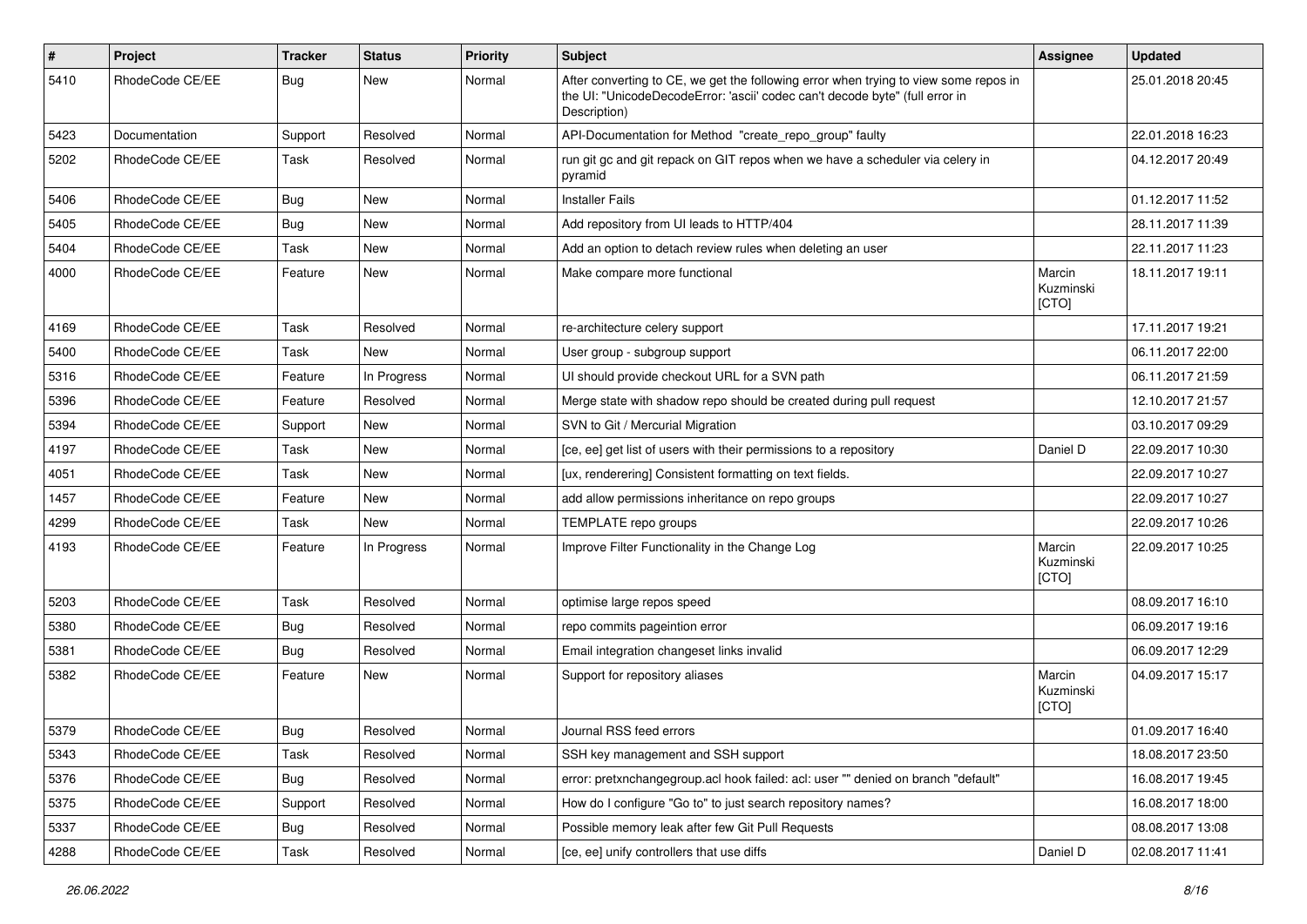| $\sharp$ | Project         | <b>Tracker</b> | <b>Status</b> | Priority | <b>Subject</b>                                                                                | <b>Assignee</b>              | <b>Updated</b>   |
|----------|-----------------|----------------|---------------|----------|-----------------------------------------------------------------------------------------------|------------------------------|------------------|
| 4234     | RhodeCode CE/EE | Task           | New           | Normal   | prepare and test RhodeCode VM image for AWS                                                   | Marcin Lulek                 | 11.07.2017 13:32 |
| 4312     | RhodeCode CE/EE | Task           | <b>New</b>    | Normal   | Storage location changes                                                                      |                              | 11.07.2017 13:31 |
| 5348     | Documentation   | Bug            | New           | Normal   | Uninstall documentaion missing some steps                                                     |                              | 06.07.2017 10:25 |
| 5347     | Documentation   | Bug            | <b>New</b>    | Normal   | Post Install steps should include Apache or Nginx setup.                                      |                              | 06.07.2017 10:23 |
| 5269     | RhodeCode CE/EE | Support        | <b>New</b>    | Normal   | Upgrade from RC EE 3.7.1 to RC EE 4.x                                                         |                              | 29.06.2017 19:36 |
| 5321     | RhodeCode CE/EE | Feature        | Resolved      | Normal   | Audit logs                                                                                    |                              | 21.06.2017 12:49 |
| 4219     | RhodeCode CE/EE | Feature        | Resolved      | Normal   | [ce, ee] Add mandatory reviewers for pull requests                                            | Marcin<br>Kuzminski<br>[CTO] | 20.06.2017 15:23 |
| 4207     | RhodeCode CE/EE | Feature        | Resolved      | Normal   | Support for obsolescence markers in changelog UI                                              |                              | 19.05.2017 16:14 |
| 5225     | RhodeCode CE/EE | Task           | Resolved      | Normal   | add tag of author/contribitor to comments                                                     |                              | 11.05.2017 11:10 |
| 5265     | RhodeCode CE/EE | Task           | Resolved      | Normal   | Enable phases support                                                                         |                              | 11.05.2017 11:10 |
| 5278     | RhodeCode CE/EE | Feature        | <b>New</b>    | Normal   | Require support for git repositories of the form git://                                       |                              | 13.04.2017 15:20 |
| 5277     | RhodeCode CE/EE | Bug            | Resolved      | Normal   | table id=user list table - Ajax error                                                         |                              | 13.04.2017 01:04 |
| 5259     | RhodeCode CE/EE | Bug            | Resolved      | Normal   | user-journal storage changes                                                                  |                              | 12.04.2017 00:04 |
| 5273     | RhodeCode CE/EE | Feature        | <b>New</b>    | Normal   | Comment status                                                                                |                              | 07.04.2017 13:10 |
| 5271     | RhodeCode CE/EE | Feature        | <b>New</b>    | Normal   | Private comments                                                                              |                              | 07.04.2017 12:01 |
| 5266     | RhodeCode CE/EE | Bug            | Resolved      | Normal   | Validate if changes in target branches get's propagated on Pull request updates               |                              | 05.04.2017 18:10 |
| 5255     | RhodeCode CE/EE | Support        | New           | Normal   | I can't access issues created by me from mail                                                 |                              | 04.04.2017 11:28 |
| 4306     | RhodeCode CE/EE | Bug            | Resolved      | Normal   | Issue to push file with character # on a SVN                                                  |                              | 03.04.2017 16:44 |
| 2817     | RhodeCode CE/EE | Feature        | Resolved      | Normal   | Make largefiles downloadable from the interface                                               |                              | 27.03.2017 14:04 |
| 5257     | RhodeCode CE/EE | Bug            | New           | Normal   | Git repository with big binary file provokes error and strange behavior/memory leak<br>of RH. | Marcin<br>Kuzminski<br>[CTO] | 23.03.2017 22:02 |
| 5256     | RhodeCode CE/EE | Feature        | <b>New</b>    | Normal   | Last repository access time.                                                                  |                              | 23.03.2017 16:34 |
| 5248     | Documentation   | Bug            | <b>New</b>    | Normal   | Installation of rhodecode-tools                                                               |                              | 16.03.2017 16:35 |
| 5235     | RhodeCode CE/EE | Task           | Resolved      | Normal   | relative image support                                                                        |                              | 10.03.2017 23:37 |
| 5237     | Documentation   | Support        | New           | Normal   | documentation for DR                                                                          |                              | 06.03.2017 23:34 |
| 5227     | RhodeCode CE/EE | <b>Bug</b>     | <b>New</b>    | Normal   | 400 during a svn checkout, file with special chars                                            |                              | 23.02.2017 17:43 |
| 5221     | RhodeCode CE/EE | Task           | Resolved      | Normal   | Missing comment type in emails                                                                |                              | 19.02.2017 21:46 |
| 5218     | RhodeCode CE/EE | <b>Bug</b>     | New           | Normal   | 500 when forking repository, when using special chars in password.                            |                              | 19.02.2017 21:46 |
| 5213     | RhodeCode CE/EE | <b>Bug</b>     | Resolved      | Normal   | Fixing Apache Proxy timeout issues                                                            |                              | 14.02.2017 09:44 |
| 4274     | RhodeCode CE/EE | <b>Bug</b>     | Resolved      | Normal   | 500 error when push big objects                                                               |                              | 13.02.2017 19:53 |
| 5210     | RhodeCode CE/EE | <b>Bug</b>     | Resolved      | Normal   | webook problems                                                                               |                              | 13.02.2017 19:43 |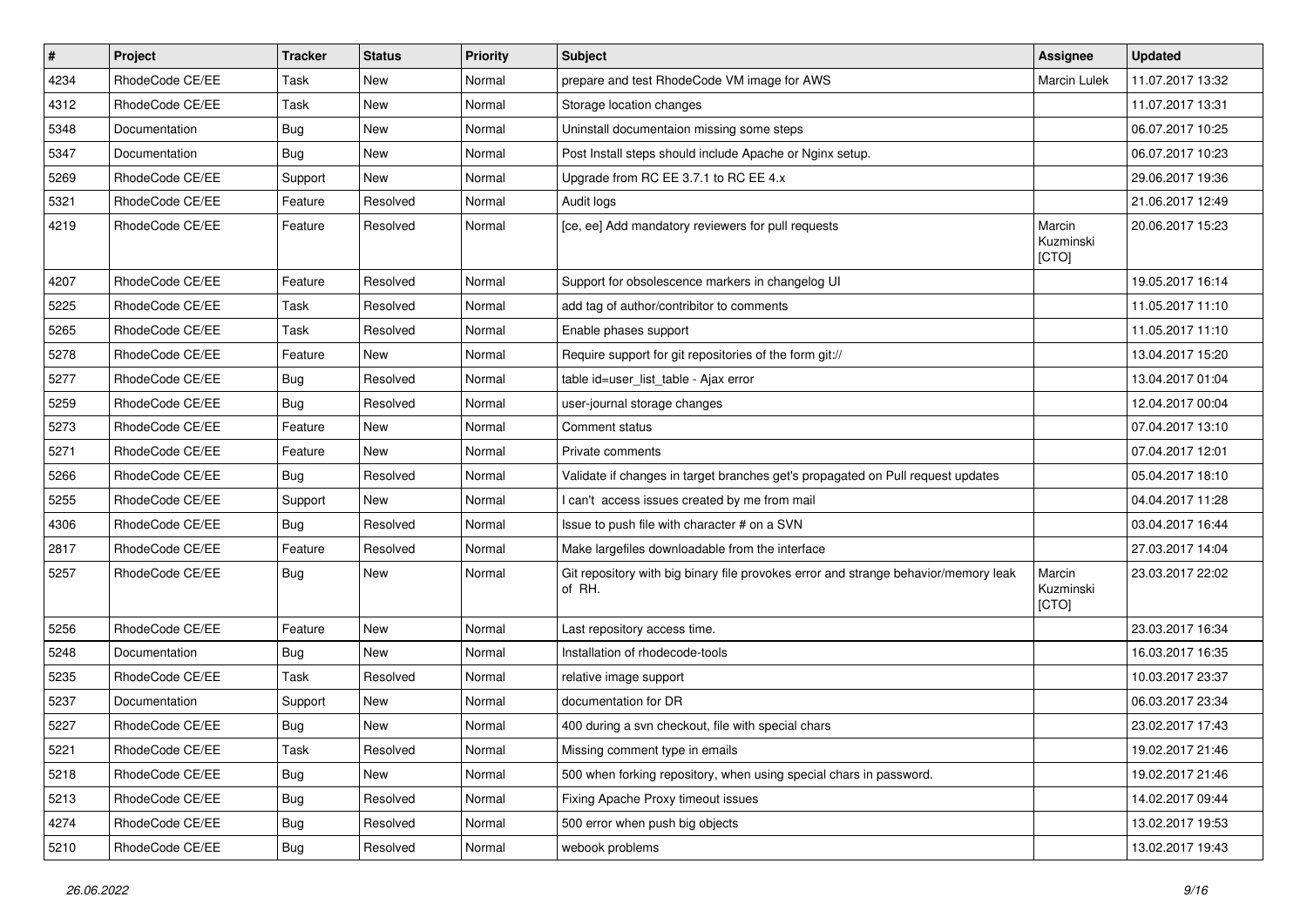| $\vert$ # | <b>Project</b>  | <b>Tracker</b> | <b>Status</b> | Priority | Subject                                                                                            | <b>Assignee</b>              | <b>Updated</b>   |
|-----------|-----------------|----------------|---------------|----------|----------------------------------------------------------------------------------------------------|------------------------------|------------------|
| 5201      | RhodeCode CE/EE | Task           | Resolved      | Normal   | API: implement describe-methods                                                                    |                              | 13.02.2017 15:57 |
| 5198      | RhodeCode CE/EE | Task           | Resolved      | Normal   | remove pyro4 from enterprise                                                                       |                              | 07.02.2017 19:28 |
| 1404      | RhodeCode CE/EE | Bug            | Resolved      | Normal   | clone of really huge git repo (4gb) causes pyro to explode                                         |                              | 07.02.2017 14:52 |
| 5184      | RhodeCode CE/EE | Task           | Resolved      | Normal   | bump pyramid to 1.7.X                                                                              |                              | 06.02.2017 21:50 |
| 5164      | RhodeCode CE/EE | Bug            | Resolved      | Normal   | non-web calls are leaking session objects                                                          |                              | 13.01.2017 01:30 |
| 5153      | Documentation   | Bug            | Resolved      | Normal   | Documentation: /tmp permissions                                                                    |                              | 04.01.2017 13:02 |
| 5150      | RhodeCode CE/EE | Task           | Resolved      | Normal   | Password reset promts in my account should be hidden in accounts that are not of<br>type rhodecode | Marcin<br>Kuzminski<br>[CTO] | 02.01.2017 16:34 |
| 4678      | RhodeCode CE/EE | Task           | Resolved      | Normal   | Release 4.5.2                                                                                      |                              | 19.12.2016 17:32 |
| 4676      | RhodeCode CE/EE | <b>Bug</b>     | Resolved      | Normal   | Some admin passwords can make installation fail                                                    |                              | 16.12.2016 16:16 |
| 4675      | RhodeCode CE/EE | <b>Bug</b>     | Resolved      | Normal   | Disk free inodes are displayed incorrectly                                                         |                              | 13.12.2016 22:41 |
| 4283      | RhodeCode CE/EE | Task           | Resolved      | Normal   | bump whoosh to 2.7.4 release                                                                       |                              | 13.12.2016 21:08 |
| 4670      | RhodeCode CE/EE | Task           | Resolved      | Normal   | Release 4.5.1                                                                                      | Marcin<br>Kuzminski<br>[CTO] | 06.12.2016 21:13 |
| 4666      | RhodeCode CE/EE | Task           | Resolved      | Normal   | Bump git and mercurial to latest versions                                                          |                              | 02.12.2016 19:01 |
| 4669      | RhodeCode CE/EE | Task           | <b>New</b>    | Normal   | disable pytest sugar on nix-build                                                                  |                              | 01.12.2016 12:52 |
| 4311      | RhodeCode CE/EE | Task           | Resolved      | Normal   | Diffs feedback                                                                                     | Daniel D                     | 26.11.2016 14:10 |
| 4276      | RhodeCode CE/EE | <b>Bug</b>     | Resolved      | Normal   | System info page uses mercurial/git versions from RhodeCode instead of VCSServer                   | Marcin<br>Kuzminski<br>[CTO] | 14.11.2016 21:19 |
| 4305      | RhodeCode CE/EE | Task           | Resolved      | Normal   | Meta-tagging could be excluded from limit                                                          |                              | 09.11.2016 19:27 |
| 4303      | RhodeCode CE/EE | Support        | <b>New</b>    | Normal   | rhodecode instance                                                                                 |                              | 08.11.2016 16:32 |
| 4296      | RhodeCode CE/EE | Bug            | Resolved      | Normal   | [ee] Can not create pull requests with reviewers.                                                  | Daniel D                     | 07.11.2016 21:17 |
| 4003      | RhodeCode CE/EE | Task           | Resolved      | Normal   | User personal repository groups improvements                                                       |                              | 07.11.2016 16:12 |
| 4277      | RhodeCode CE/EE | <b>Bug</b>     | Resolved      | Normal   | [frontend] System info page does not work correctly in safari.                                     | Martin<br>Bornhold           | 04.11.2016 12:08 |
| 4297      | RhodeCode CE/EE | Task           | Resolved      | Normal   | redo the my-pull-requests page to use the datagrid                                                 | Marcin<br>Kuzminski<br>[CTO] | 01.11.2016 09:31 |
| 4301      | RhodeCode CE/EE | Feature        | <b>New</b>    | Normal   | [API] toggle force_password_reset in api for Idap users                                            |                              | 28.10.2016 15:43 |
| 3950      | RhodeCode CE/EE | Bug            | Resolved      | Normal   | [ce, ee] trying to merge pr against a deleted branch/bookmark breaks the pr page                   | Martin<br>Bornhold           | 27.10.2016 16:12 |
| 4279      | RhodeCode CE/EE | <b>Bug</b>     | Resolved      | Normal   | re-captcha validation is broken                                                                    | Martin<br>Bornhold           | 26.10.2016 22:27 |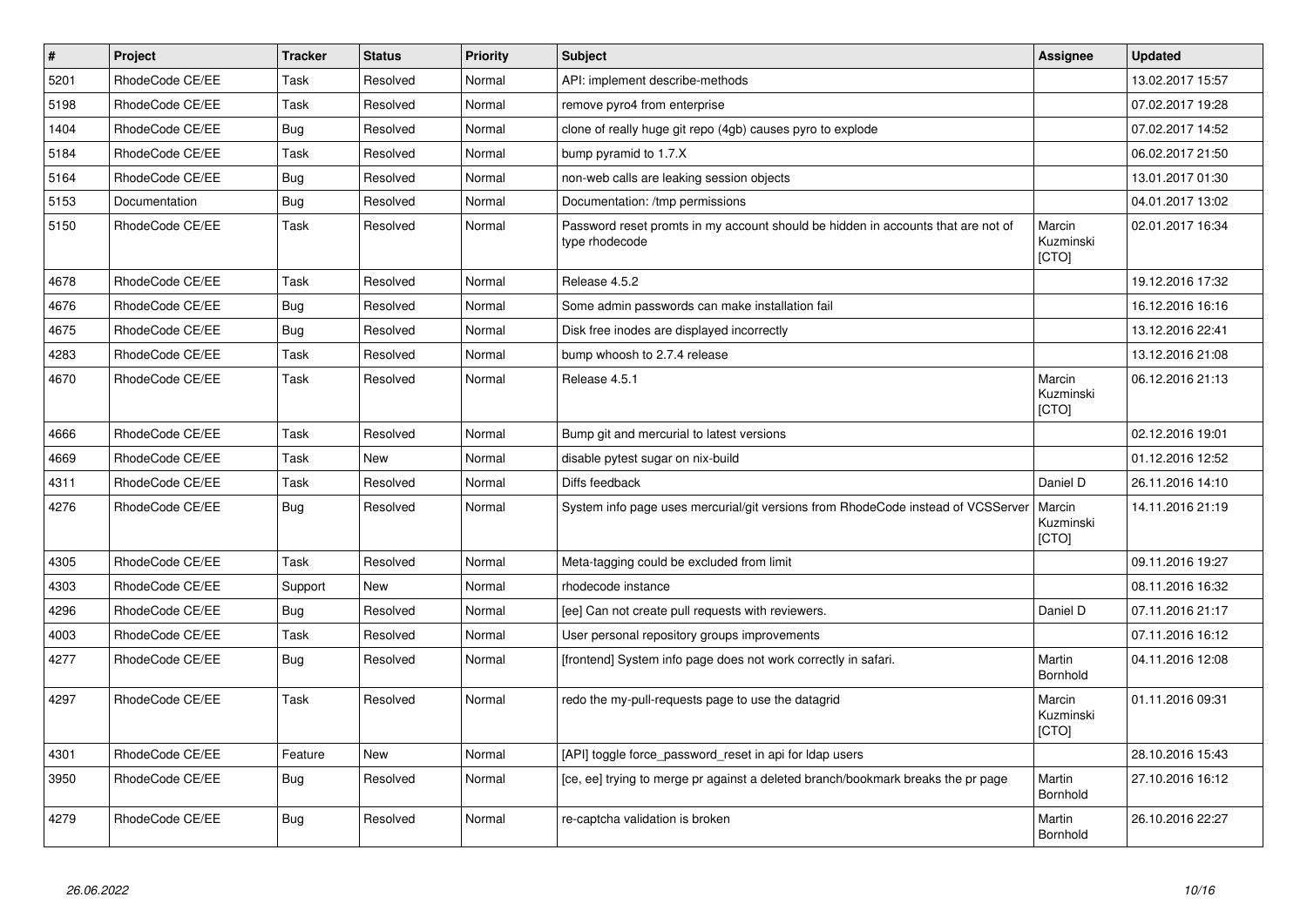| $\pmb{\#}$ | <b>Project</b>  | <b>Tracker</b> | <b>Status</b> | <b>Priority</b> | <b>Subject</b>                                                                                                       | Assignee                            | <b>Updated</b>   |
|------------|-----------------|----------------|---------------|-----------------|----------------------------------------------------------------------------------------------------------------------|-------------------------------------|------------------|
| 1055       | RhodeCode CE/EE | Feature        | Resolved      | Normal          | [pr, vcs] Expose the shadow repository of a pull request                                                             | Martin<br><b>Bornhold</b>           | 26.10.2016 10:33 |
| 4232       | RhodeCode CE/EE | Feature        | New           | Normal          | [ce, ee, pr, compare] redo diffs, support side by side diffs, html diffs                                             | Daniel D                            | 25.10.2016 15:40 |
| 4282       | RhodeCode CE/EE | Task           | Resolved      | Normal          | Add inode limit together with disk usage                                                                             | Marcin<br>Kuzminski<br>[CTO]        | 19.10.2016 12:18 |
| 4271       | RhodeCode CE/EE | <b>Bug</b>     | Resolved      | Normal          | Browsing new repository groups via SVN issue                                                                         | Martin<br>Bornhold                  | 19.10.2016 11:11 |
| 4281       | RhodeCode CE/EE | Task           | Resolved      | Normal          | Fix docs on To `increase database performance`                                                                       | Marcin<br>Kuzminski<br><b>[CTO]</b> | 18.10.2016 16:39 |
| 4278       | RhodeCode CE/EE | Bug            | Resolved      | Normal          | [admin] Clicking the save button in admin -> settings -> issue tracker leads to<br>exception if no patterns entered. | Daniel D                            | 18.10.2016 13:38 |
| 4285       | RhodeCode CE/EE | <b>Bug</b>     | New           | Normal          | Intermittent error while trying to create or fork a repository                                                       |                                     | 17.10.2016 22:42 |
| 4266       | RhodeCode CE/EE | Bug            | Resolved      | Normal          | Error 500 on integrations page after setting up Webhook                                                              |                                     | 17.10.2016 15:35 |
| 4245       | RhodeCode CE/EE | Task           | Resolved      | Normal          | Convert control command to use http mode by default                                                                  | Marcin<br>Kuzminski<br>[CTO]        | 14.10.2016 16:13 |
| 4108       | RhodeCode CE/EE | Task           | Resolved      | Normal          | Release 4.2.2                                                                                                        |                                     | 14.10.2016 13:08 |
| 4269       | RhodeCode CE/EE | Support        | Resolved      | Normal          | Allow flash messages to be permanently surpressed                                                                    | <b>Marcin Lulek</b>                 | 14.10.2016 12:46 |
| 4237       | RhodeCode CE/EE | Task           | Resolved      | Normal          | Enable HTTP support                                                                                                  | Martin<br><b>Bornhold</b>           | 12.10.2016 11:51 |
| 4272       | RhodeCode CE/EE | Feature        | New           | Normal          | Better SPAM protection                                                                                               |                                     | 12.10.2016 11:14 |
| 4224       | RhodeCode CE/EE | Bug            | Resolved      | Normal          | [docs] update docs re: removing old instances when switching editions                                                | Lisa Quatmann                       | 11.10.2016 15:36 |
| 4267       | RhodeCode CE/EE | Feature        | Resolved      | Normal          | [ce, ee] jira tracker integration wildcard project key support                                                       | Daniel D                            | 10.10.2016 20:13 |
| 4250       | RhodeCode CE/EE | Bug            | Resolved      | Normal          | Adding a reviewer into existing PR doesn't set a reason.                                                             | Marcin<br>Kuzminski<br>[CTO]        | 07.10.2016 20:05 |
| 4252       | RhodeCode CE/EE | Support        | New           | Normal          | Backup & Recovery                                                                                                    |                                     | 07.10.2016 19:47 |
| 4238       | RhodeCode CE/EE | Task           | Resolved      | Normal          | default reviewers updates                                                                                            | Daniel D                            | 06.10.2016 14:26 |
| 3488       | RhodeCode CE/EE | Bug            | Resolved      | Normal          | [frontend, styling] update icon font                                                                                 | Lisa Quatmann                       | 04.10.2016 13:27 |
| 4256       | RhodeCode CE/EE | <b>Bug</b>     | <b>New</b>    | Normal          | [ce, ee, ux] Source code highlight colors conflict with red/green inserted/deleted<br>blocks                         | Daniel D                            | 03.10.2016 05:00 |
| 4255       | RhodeCode CE/EE | Bug            | New           | Normal          | [translation, i18n] translation not being applied to integrations pages                                              |                                     | 30.09.2016 15:56 |
| 4254       | RhodeCode CE/EE | Bug            | Resolved      | Normal          | [frontend] 500 Internal Server Error with i18n-ed pages                                                              | Lisa Quatmann                       | 30.09.2016 14:38 |
| 4247       | RhodeCode CE/EE | Bug            | Resolved      | Normal          | [vcs] Using current time as timestamp during archive creating leads to changing<br>hashes                            | Martin<br><b>Bornhold</b>           | 28.09.2016 12:07 |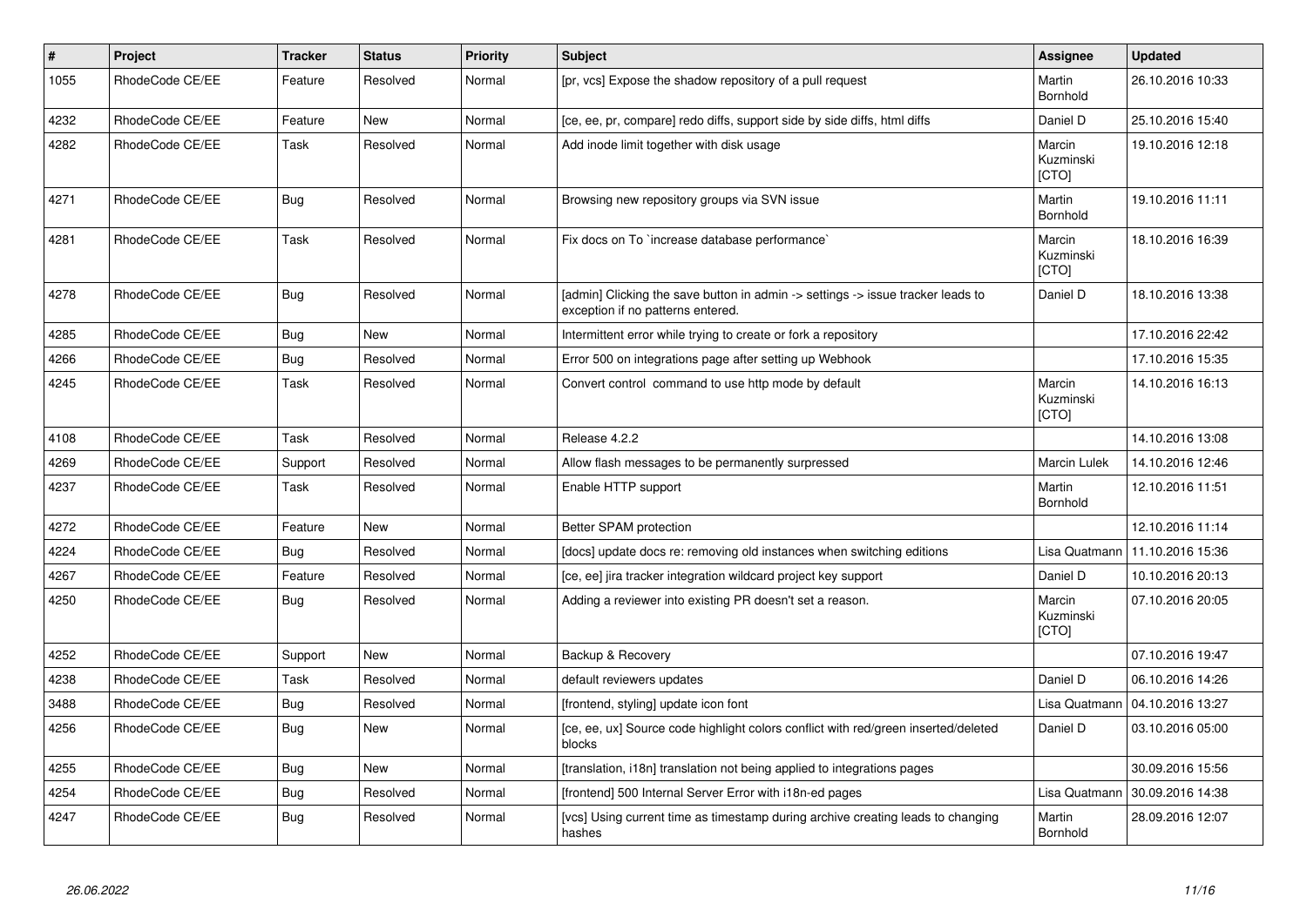| $\pmb{\#}$ | <b>Project</b>  | <b>Tracker</b> | <b>Status</b> | <b>Priority</b> | <b>Subject</b>                                                                                        | Assignee                     | <b>Updated</b>   |
|------------|-----------------|----------------|---------------|-----------------|-------------------------------------------------------------------------------------------------------|------------------------------|------------------|
| 4244       | RhodeCode CE/EE | Support        | Resolved      | Normal          | mod_dav_svn template error when using auth_realm with spaces in it                                    | Martin<br>Bornhold           | 28.09.2016 12:07 |
| 4121       | RhodeCode CE/EE | Bug            | Resolved      | Normal          | [ce, ee] server announcement has extra margin                                                         | Lisa Quatmann                | 26.09.2016 14:00 |
| 4203       | RhodeCode CE/EE | Task           | Resolved      | Normal          | Get rid of svn.proxy.parent_path_root, and replace it with reading storage location<br>from Database  | Martin<br>Bornhold           | 22.09.2016 14:31 |
| 1131       | RhodeCode CE/EE | Feature        | Resolved      | Normal          | Implement default reviewers for code review                                                           | Daniel D                     | 21.09.2016 18:28 |
| 4178       | RhodeCode CE/EE | Bug            | Resolved      | Normal          | RhodeCode EE OVA VM wont run on a ESX 6.0 host                                                        | Marcin<br>Kuzminski<br>[CTO] | 15.09.2016 13:25 |
| 4194       | RhodeCode CE/EE | Task           | Resolved      | Normal          | move svn http backend out of labs into a real VCS settings                                            | Lisa Quatmann                | 14.09.2016 23:16 |
| 4227       | RhodeCode CE/EE | Support        | Resolved      | Normal          | VBScript files detected as text/plain - no syntax highlighting                                        |                              | 14.09.2016 22:38 |
| 4226       | RhodeCode CE/EE | Feature        | <b>New</b>    | Normal          | [settings, system info] add VCS and Channelstream status to System Info                               |                              | 14.09.2016 16:45 |
| 4179       | RhodeCode CE/EE | Task           | <b>New</b>    | Normal          | [ce, ee] refine perms summary list                                                                    | Daniel D                     | 14.09.2016 12:09 |
| 4208       | RhodeCode CE/EE | Bug            | New           | Normal          | [ce, ee] test errors get hidden by error page                                                         | Daniel D                     | 14.09.2016 12:00 |
| 4225       | RhodeCode CE/EE | Feature        | Resolved      | Normal          | [ce, ee] repo group integrations cascade to child repo groups                                         | Daniel D                     | 14.09.2016 11:12 |
| 4192       | RhodeCode CE/EE | Feature        | Resolved      | Normal          | [ce, ee] slack/hipchat integrations group commits by branch pushed                                    |                              | 09.09.2016 19:01 |
| 4151       | RhodeCode CE/EE | Task           | Resolved      | Normal          | [packaging] Subversion to current 1.9.X                                                               |                              | 09.09.2016 10:18 |
| 4153       | RhodeCode CE/EE | Task           | Resolved      | Normal          | Optimize readme fetching by changing the system of readme detection                                   | Johannes<br>Bornhold         | 09.09.2016 10:17 |
| 4222       | RhodeCode CE/EE | Feature        | <b>New</b>    | Normal          | Configurable detection of READMEs                                                                     |                              | 09.09.2016 10:05 |
| 4216       | RhodeCode CE/EE | Task           | New           | Normal          | [ux, renderers] implement consistent rendering for text fields                                        |                              | 06.09.2016 11:46 |
| 4181       | RhodeCode CE/EE | Task           | Resolved      | Normal          | Integrations: allow root repos only integrations                                                      | Daniel D                     | 31.08.2016 17:44 |
| 4202       | RhodeCode CE/EE | Task           | Resolved      | Normal          | Polish the 503.html page                                                                              | Daniel D                     | 30.08.2016 23:54 |
| 4140       | RhodeCode CE/EE | Task           | Resolved      | Normal          | Check middleware chain status, and Verify that special middleware is catching<br>exceptions correctly |                              | 23.08.2016 12:13 |
| 4191       | RhodeCode CE/EE | Feature        | <b>New</b>    | Normal          | Add custom Image logo option to header                                                                |                              | 22.08.2016 14:49 |
| 4189       | RhodeCode CE/EE | Bug            | New           | Normal          | Itests, git] count of commit ids is different for git than hg when comparing remote                   |                              | 22.08.2016 12:34 |
| 4180       | RhodeCode CE/EE | Task           | Resolved      | Normal          | integrations: possible limit the updates sent                                                         | Daniel D                     | 22.08.2016 12:22 |
| 4190       | RhodeCode CE/EE | Bug            | New           | Normal          | [tests] fix or remove rst xss inline test                                                             |                              | 22.08.2016 12:15 |
| 4188       | RhodeCode CE/EE | Bug            | New           | Normal          | [tests, svn] changeset tests produce different results for svn                                        |                              | 22.08.2016 09:54 |
| 4182       | RhodeCode CE/EE | Feature        | New           | Normal          | add direct link from notification to corresponding PR                                                 |                              | 19.08.2016 12:35 |
| 4175       | RhodeCode CE/EE | Feature        | Resolved      | Normal          | [ce, ee] repo group integrations                                                                      | Daniel D                     | 16.08.2016 20:00 |
| 4147       | RhodeCode CE/EE | Task           | New           | Normal          | [ce, ee, docs] Events documentation                                                                   | Daniel D                     | 15.08.2016 12:33 |
| 4163       | RhodeCode CE/EE | Task           | New           | Normal          | [ce, ee] celery refactor + upgrade                                                                    |                              | 15.08.2016 12:32 |
| 2264       | RhodeCode CE/EE | <b>Bug</b>     | Resolved      | Normal          | New user password change doesn't actually require a password change.                                  |                              | 12.08.2016 16:01 |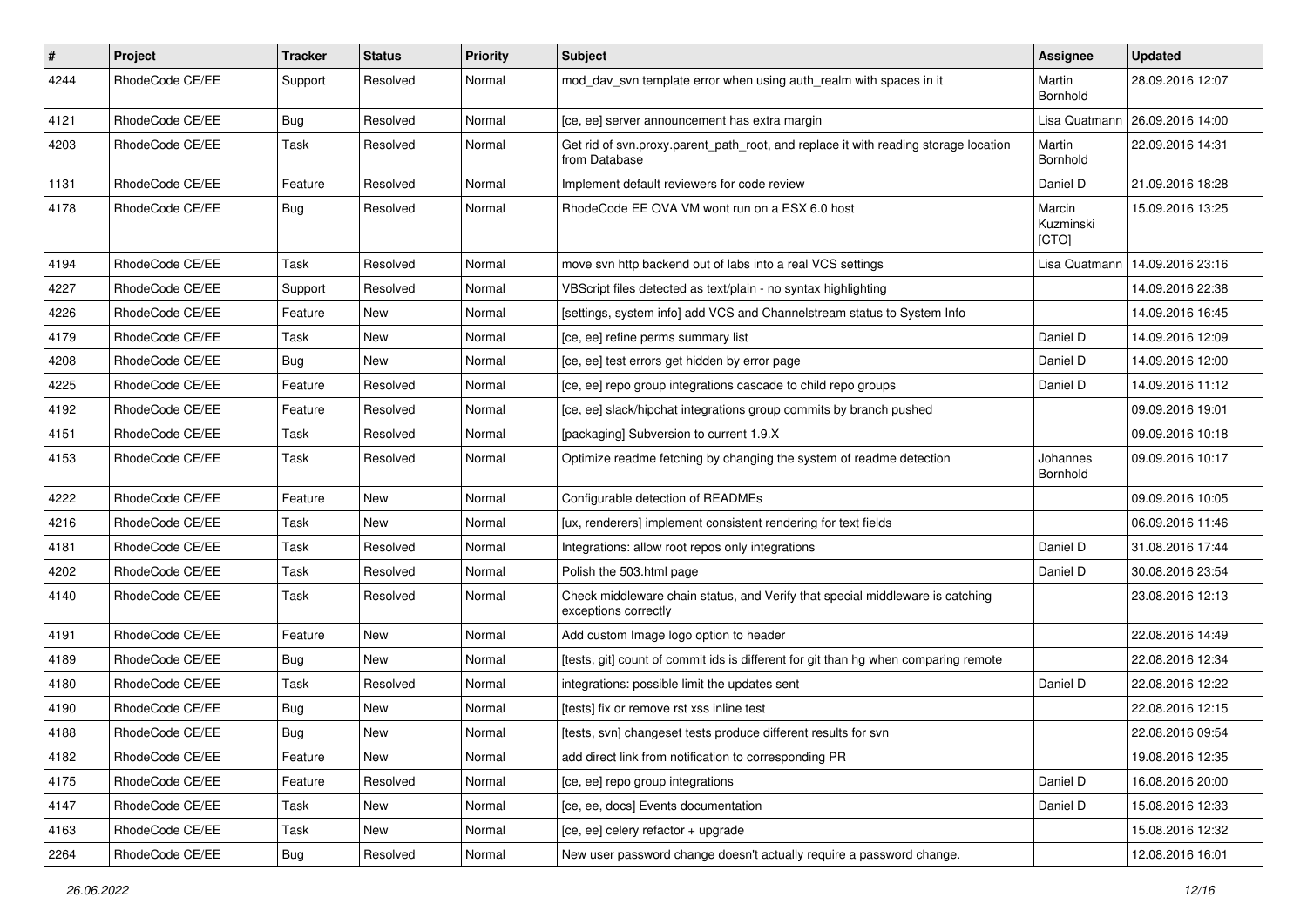| $\vert$ # | Project              | <b>Tracker</b> | <b>Status</b> | <b>Priority</b> | <b>Subject</b>                                                                            | Assignee                     | <b>Updated</b>   |
|-----------|----------------------|----------------|---------------|-----------------|-------------------------------------------------------------------------------------------|------------------------------|------------------|
| 3967      | RhodeCode CE/EE      | Support        | In Progress   | Normal          | Server 500 error                                                                          |                              | 11.08.2016 13:39 |
| 3454      | RhodeCode CE/EE      | Task           | Feedback      | Normal          | [ce/ee] visually differentiate the two editions                                           | Marcin<br>Kuzminski<br>[CTO] | 10.08.2016 03:30 |
| 3923      | RhodeCode CE/EE      | Bug            | <b>New</b>    | Normal          | odd exception on running internal-code                                                    |                              | 09.08.2016 10:54 |
| 4157      | RhodeCode CE/EE      | Feature        | New           | Normal          | [integrations] Integrate with industry standard SW development tools                      | Daniel D                     | 08.08.2016 12:55 |
| 4144      | RhodeCode CE/EE      | Feature        | New           | Normal          | [ux] improve enable/disable of notifications                                              |                              | 02.08.2016 17:19 |
| 3022      | RhodeCode CE/EE      | <b>Bug</b>     | New           | Normal          | SVN support with repositories groups                                                      |                              | 26.07.2016 18:25 |
| 4092      | RhodeCode CE/EE      | <b>Bug</b>     | Feedback      | Normal          | [ce, ee] Redmine/JIRA integrations - smart commits                                        | Daniel D                     | 21.07.2016 12:59 |
| 4110      | RhodeCode CE/EE      | <b>Bug</b>     | In Progress   | Normal          | [ce, ee] repos can be named _admin, _static                                               | Daniel D                     | 20.07.2016 19:51 |
| 3971      | RhodeCode CE/EE      | Bug            | Resolved      | Normal          | [ce, vcs] Merge requests/Pull requests failing due to rebase problem                      | Johannes<br>Bornhold         | 19.07.2016 15:54 |
| 3504      | RhodeCode CE/EE      | Task           | In Progress   | Normal          | [routing] Move static assets under a common prefix                                        |                              | 19.07.2016 12:27 |
| 4091      | RhodeCode CE/EE      | Bug            | Resolved      | Normal          | [ce, ee] Redmine integration blocks for 30 seconds if redmine server not available        | Daniel D                     | 15.07.2016 12:26 |
| 4081      | RhodeCode CE/EE      | Support        | Resolved      | Normal          | Receiving server 500 error when trying to clone repo from windows client using<br>eclipse |                              | 12.07.2016 14:30 |
| 2744      | RhodeCode CE/EE      | Task           | Resolved      | Normal          | Deprecating Internet Explorer                                                             |                              | 06.07.2016 12:04 |
| 4035      | RhodeCode CE/EE      | Bug            | In Progress   | Normal          | failed to create whoosh index                                                             | Marcin<br>Kuzminski<br>[CTO] | 06.07.2016 00:04 |
| 4071      | RhodeCode Appenlight | Feature        | <b>New</b>    | Normal          | Allow for easy out-out of assigned permissions                                            |                              | 05.07.2016 10:14 |
| 4065      | RhodeCode CE/EE      | Bug            | Resolved      | Normal          | [ux, login] 404 on login after comment attempt                                            | Marcin<br>Kuzminski<br>[CTO] | 04.07.2016 00:40 |
| 3093      | Documentation        | Task           | New           | Normal          | [API] - update hg/git update pr API. Auto updates PR on push                              | <b>Brian Butler</b>          | 01.07.2016 14:15 |
| 3092      | Documentation        | Task           | New           | Normal          | [RCE, ini] - doc available settings + check tender with Gemalto hacks                     | <b>Brian Butler</b>          | 01.07.2016 14:15 |
| 737       | Documentation        | Task           | New           | Normal          | What is an extra field and how do you add it?                                             |                              | 01.07.2016 14:15 |
| 687       | Documentation        | Feature        | New           | Normal          | [Integraton ]- Elastic search integration                                                 | <b>Brian Butler</b>          | 01.07.2016 14:15 |
| 682       | Documentation        | Task           | <b>New</b>    | Normal          | Error Msg guide                                                                           | <b>Brian Butler</b>          | 01.07.2016 14:15 |
| 659       | Documentation        | Feature        | New           | Normal          | Peer to Peer Failover                                                                     | <b>Brian Butler</b>          | 01.07.2016 14:15 |
| 4064      | RhodeCode Appenlight | Feature        | New           | Normal          | Create a multiple action feature for Reports and Logs lists                               |                              | 30.06.2016 15:18 |
| 4063      | RhodeCode Appenlight | Feature        | <b>New</b>    | Normal          | add option to specify custom value in dashboard select                                    |                              | 30.06.2016 15:17 |
| 4062      | RhodeCode Appenlight | Feature        | New           | Normal          | A way to see browser breakdown for an error                                               |                              | 30.06.2016 15:16 |
| 4061      | RhodeCode Appenlight | Feature        | New           | Normal          | Timezone for applications                                                                 |                              | 30.06.2016 15:16 |
| 4060      | RhodeCode Appenlight | Feature        | New           | Normal          | Replayable requests                                                                       |                              | 30.06.2016 15:15 |
| 4059      | RhodeCode Appenlight | Feature        | New           | Normal          | Server Monitoring                                                                         |                              | 30.06.2016 15:15 |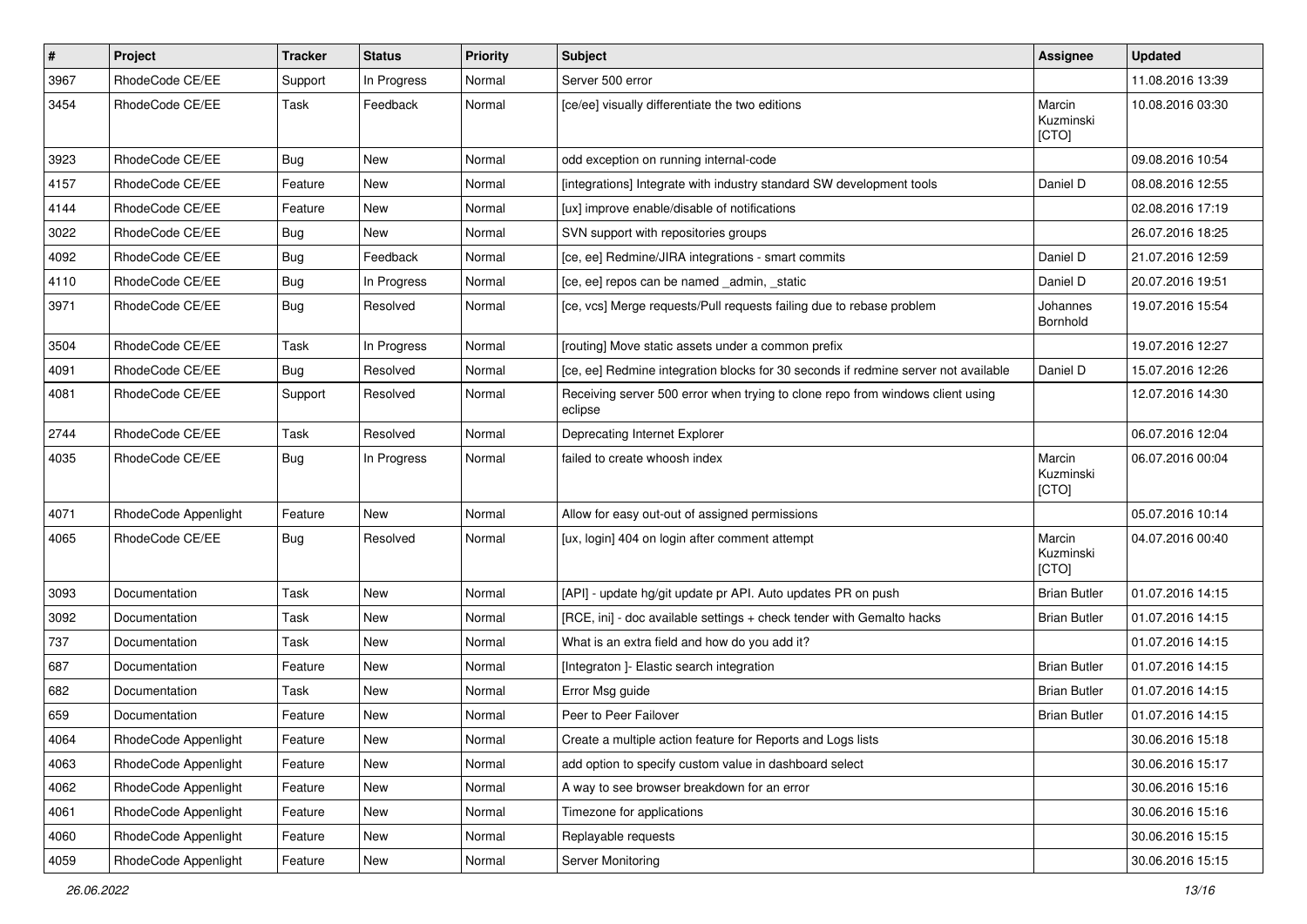| $\pmb{\#}$ | Project              | <b>Tracker</b> | <b>Status</b> | <b>Priority</b> | Subject                                                                                       | <b>Assignee</b>              | <b>Updated</b>   |
|------------|----------------------|----------------|---------------|-----------------|-----------------------------------------------------------------------------------------------|------------------------------|------------------|
| 4057       | RhodeCode Appenlight | Feature        | New           | Normal          | Negation option for search filter                                                             |                              | 30.06.2016 15:12 |
| 4056       | RhodeCode Appenlight | Feature        | <b>New</b>    | Normal          | Optionally allow to filter graphs per machine in dashboard                                    |                              | 30.06.2016 15:12 |
| 4052       | RhodeCode Appenlight | Task           | New           | Normal          | release fixes                                                                                 | <b>Marcin Lulek</b>          | 29.06.2016 12:14 |
| 3999       | RhodeCode CE/EE      | Feature        | Resolved      | Normal          | Add `send account information` to user creation page                                          |                              | 28.06.2016 15:22 |
| 4036       | RhodeCode CE/EE      | <b>Bug</b>     | Resolved      | Normal          | encrypted clone_uri can throw unicodeerror after key change                                   | Marcin<br>Kuzminski<br>[CTO] | 27.06.2016 19:38 |
| 3991       | RhodeCode Appenlight | Bug            | Resolved      | Normal          | report logs need upper margin                                                                 |                              | 21.06.2016 18:55 |
| 3989       | RhodeCode Appenlight | <b>Bug</b>     | Resolved      | Normal          | even up report spacing                                                                        |                              | 21.06.2016 18:55 |
| 3987       | RhodeCode Appenlight | Bug            | New           | Normal          | adjust footer so it's consistent with the website footer                                      |                              | 15.06.2016 10:20 |
| 3994       | RhodeCode Appenlight | <b>Bug</b>     | New           | Normal          | during setup, user is given option to make admin account even if one does not exist           |                              | 08.06.2016 12:44 |
| 3990       | RhodeCode Appenlight | Bug            | New           | Normal          | some dashboard builder buttons are up against fields                                          |                              | 07.06.2016 12:01 |
| 3986       | RhodeCode Appenlight | Bug            | <b>New</b>    | Normal          | table headers should be left aligned                                                          |                              | 07.06.2016 11:53 |
| 3486       | RhodeCode CE/EE      | Feature        | New           | Normal          | expose origin of permission in perm dict for users                                            |                              | 06.06.2016 10:54 |
| 3980       | RhodeCode CE/EE      | Feature        | <b>New</b>    | Normal          | Add CI engine                                                                                 |                              | 05.06.2016 21:32 |
| 3979       | RhodeCode CE/EE      | Feature        | New           | Normal          | Add kanban board                                                                              |                              | 05.06.2016 21:20 |
| 3978       | RhodeCode CE/EE      | Feature        | New           | Normal          | Add bug tracker                                                                               |                              | 05.06.2016 21:20 |
| 3977       | RhodeCode CE/EE      | Feature        | <b>New</b>    | Normal          | Wiki                                                                                          |                              | 05.06.2016 21:11 |
| 3963       | RhodeCode CE/EE      | Bug            | New           | Normal          | [ce] Getting a newly added repo via remap/rescan via api gives no data                        |                              | 27.05.2016 05:02 |
| 148        | RhodeCode CE/EE      | Feature        | New           | Normal          | [comments] Add per file and multiline comments in a changeset                                 |                              | 25.05.2016 10:20 |
| 3956       | RhodeCode CE/EE      | Bug            | New           | Normal          | [ce] - svn commit with all 'None' properties (author, message, etc.)                          |                              | 23.05.2016 17:22 |
| 3939       | RhodeCode CE/EE      | Bug            | New           | Normal          | [ux] changelog filter blank after going back in browser                                       |                              | 18.05.2016 14:50 |
| 3922       | RhodeCode CE/EE      | <b>Bug</b>     | <b>New</b>    | Normal          | svn backend returns different diff to git/hg backends                                         |                              | 11.05.2016 14:29 |
| 3555       | RhodeCode CE/EE      | Bug            | Resolved      | Normal          | Then disabled repo location change the panel should explicitly state that it's disabled       |                              | 25.04.2016 10:34 |
| 3556       | RhodeCode CE/EE      | Task           | Resolved      | Normal          | Disable and rename initial_repo_scan flag                                                     | Marcin<br>Kuzminski<br>[CTO] | 22.04.2016 14:33 |
| 3549       | RhodeCode CE/EE      | <b>Bug</b>     | Resolved      | Normal          | [4.0.0 regression], file source links use last commit id instead of current commit id         | Marcin<br>Kuzminski<br>[CTO] | 21.04.2016 16:10 |
| 3239       | RhodeCode CE/EE      | Task           | Resolved      | Normal          | Catch all route for repo page or repo group page is always executing checks for<br>every page |                              | 21.04.2016 11:30 |
| 2539       | RhodeCode CE/EE      | Feature        | Feedback      | Normal          | Recursive deletion of resources                                                               |                              | 20.04.2016 08:52 |
| 3472       | RhodeCode CE/EE      | Feature        | <b>New</b>    | Normal          | Expose unified hooks that can be used in SSH backend                                          |                              | 14.04.2016 17:54 |
| 3484       | RhodeCode CE/EE      | Task           | New           | Normal          | oauth: reduce required permissions for 3rd party                                              |                              | 13.04.2016 12:33 |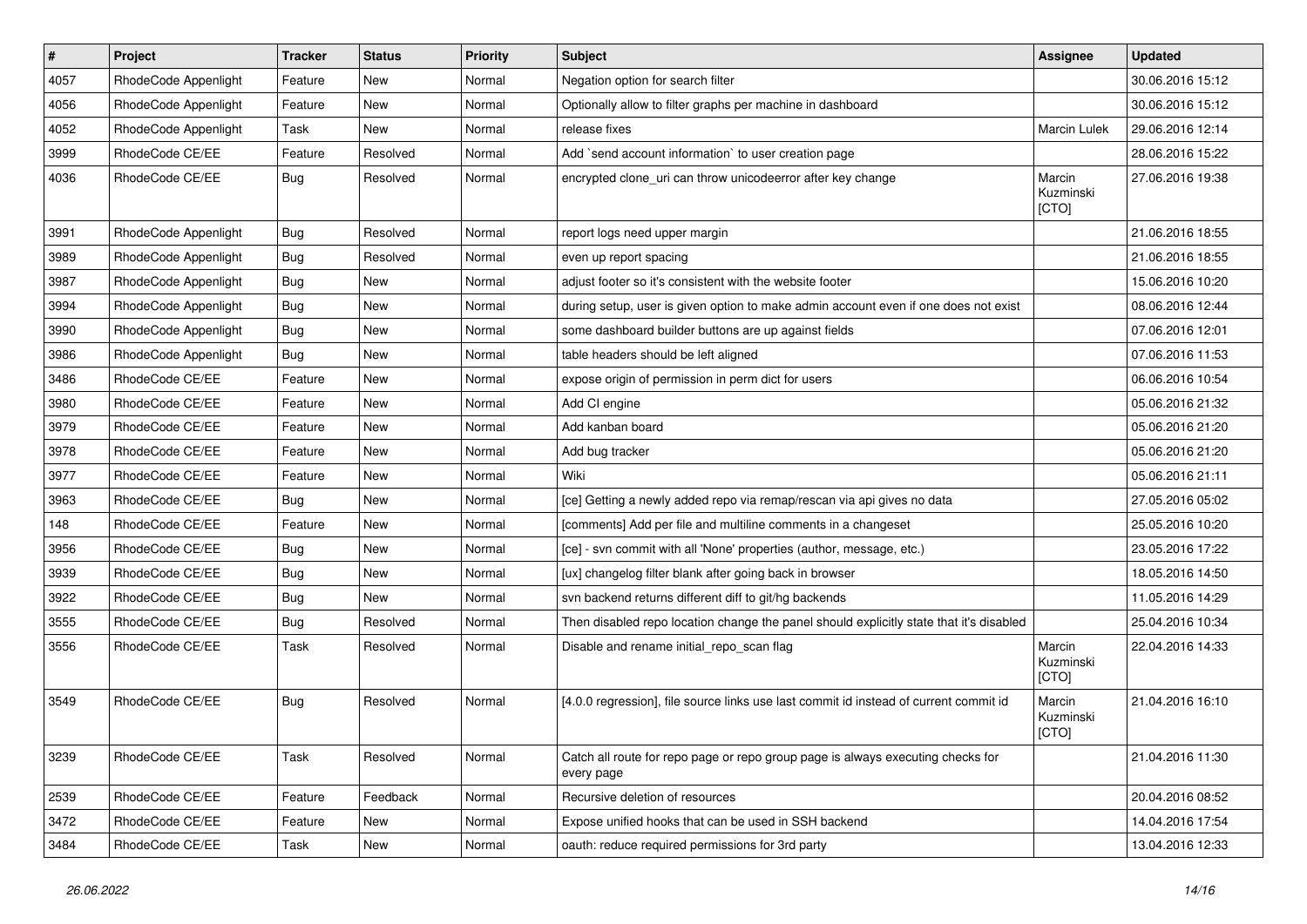| $\pmb{\#}$ | <b>Project</b>  | <b>Tracker</b> | <b>Status</b> | <b>Priority</b> | <b>Subject</b>                                                              | Assignee                     | <b>Updated</b>   |
|------------|-----------------|----------------|---------------|-----------------|-----------------------------------------------------------------------------|------------------------------|------------------|
| 3483       | RhodeCode CE/EE | Bug            | New           | Normal          | oauth: disable 3rd party registration if RhodeCode registration is disabled | Marcin<br>Kuzminski<br>[CTO] | 13.04.2016 12:13 |
| 3460       | RhodeCode CE/EE | Feature        | New           | Normal          | [ux, frontend] hide "show more" button when there is nothing more to show   |                              | 11.04.2016 13:37 |
| 3455       | RhodeCode CE/EE | Feature        | <b>New</b>    | Normal          | [ux] commit message search should render entire commit message              |                              | 07.04.2016 17:50 |
| 3441       | RhodeCode CE/EE | Bug            | <b>New</b>    | Normal          | [ux] clicking on line in file view scrolls to that line                     |                              | 05.04.2016 13:35 |
| 3373       | RhodeCode CE/EE | Feature        | <b>New</b>    | Normal          | Allow to create Bookmarks and Branches from UI                              |                              | 05.04.2016 09:21 |
| 3440       | RhodeCode CE/EE | Feature        | <b>New</b>    | Normal          | [design, ux] mock-up user interface for adding a branch/bookmark            |                              | 05.04.2016 09:21 |
| 3357       | RhodeCode CE/EE | Bug            | Resolved      | Normal          | switch to sometimes fails to load files metadata                            |                              | 30.03.2016 10:56 |
| 3382       | RhodeCode CE/EE | Bug            | <b>New</b>    | Normal          | download superrepo with subrepos                                            |                              | 25.03.2016 01:30 |
| 3377       | RhodeCode CE/EE | Task           | New           | Normal          | extra fields types extensions                                               |                              | 24.03.2016 15:23 |
| 3376       | RhodeCode CE/EE | Task           | New           | Normal          | Repo action plugins                                                         |                              | 24.03.2016 15:21 |
| 3362       | RhodeCode CE/EE | Task           | <b>New</b>    | Normal          | auth-plugins, indicate visually that plugin is turned on but NOT enabled    |                              | 22.03.2016 19:03 |
| 3351       | RhodeCode CE/EE | <b>Bug</b>     | <b>New</b>    | Normal          | Duplicate IP whitelist entry shows error flash                              |                              | 21.03.2016 15:54 |
| 2882       | RhodeCode CE/EE | Feature        | <b>New</b>    | Normal          | Bulk comment submit                                                         |                              | 17.03.2016 17:50 |
| 3334       | RhodeCode CE/EE | Bug            | New           | Normal          | Attempt to edit .coveragerc through the online file editor                  |                              | 17.03.2016 13:49 |
| 2944       | RhodeCode CE/EE | Task           | <b>New</b>    | Normal          | Bump gunicorn to 19.4 version                                               |                              | 17.03.2016 12:58 |
| 3250       | RhodeCode CE/EE | Bug            | <b>New</b>    | Normal          | Posting a comment message is very slow !                                    |                              | 17.03.2016 12:57 |
| 3260       | RhodeCode CE/EE | Task           | New           | Normal          | api: expose get_repo_node method                                            |                              | 17.03.2016 12:56 |
| 3261       | RhodeCode CE/EE | Task           | New           | Normal          | mousetrap.js bump to latest 1.5.X version                                   |                              | 17.03.2016 12:52 |
| 3333       | RhodeCode Tools | Task           | <b>New</b>    | Normal          | Create rhodecode-tools backup command for backup of RhodeCode Enterprise    |                              | 17.03.2016 12:43 |
| 3332       | RhodeCode CE/EE | Support        | <b>New</b>    | Normal          | LDAP settings page: Add button "test connection"                            |                              | 17.03.2016 10:23 |
| 5613       | RhodeCode CE/EE | Feature        | New           | Low             | Feature Request: Issue tracker link in new tab/window                       |                              | 03.10.2021 23:25 |
| 5612       | RhodeCode CE/EE | Bug            | <b>New</b>    | Low             | CPU cores getting maxed out by VCSServer on Repository Size request         |                              | 03.10.2021 23:25 |
| 5643       | RhodeCode CE/EE | Feature        | Resolved      | Low             | jump to bottom of review                                                    |                              | 30.04.2021 08:53 |
| 5598       | Documentation   | Bug            | New           | Low             | Typo in force delete command                                                |                              | 19.03.2020 20:10 |
| 4155       | RhodeCode CE/EE | Bug            | Resolved      | Low             | Date of Last Change is not displayed correctly                              | Marcin<br>Kuzminski<br>[CTO] | 21.01.2020 02:20 |
| 5575       | RhodeCode CE/EE | Bug            | Resolved      | Low             | Filtering username containing '-' does not work in Admin audit log panel    |                              | 20.01.2020 10:04 |
| 5558       | RhodeCode CE/EE | Bug            | Resolved      | Low             | Commit compare window covers text                                           |                              | 08.07.2019 18:12 |
| 5536       | RhodeCode CE/EE | Feature        | Resolved      | Low             | Ability to disable server-side SSH key generation                           |                              | 28.02.2019 13:52 |
| 5522       | RhodeCode CE/EE | Bug            | Resolved      | Low             | vcsserver fails when url contains extra "/"                                 |                              | 28.02.2019 13:52 |